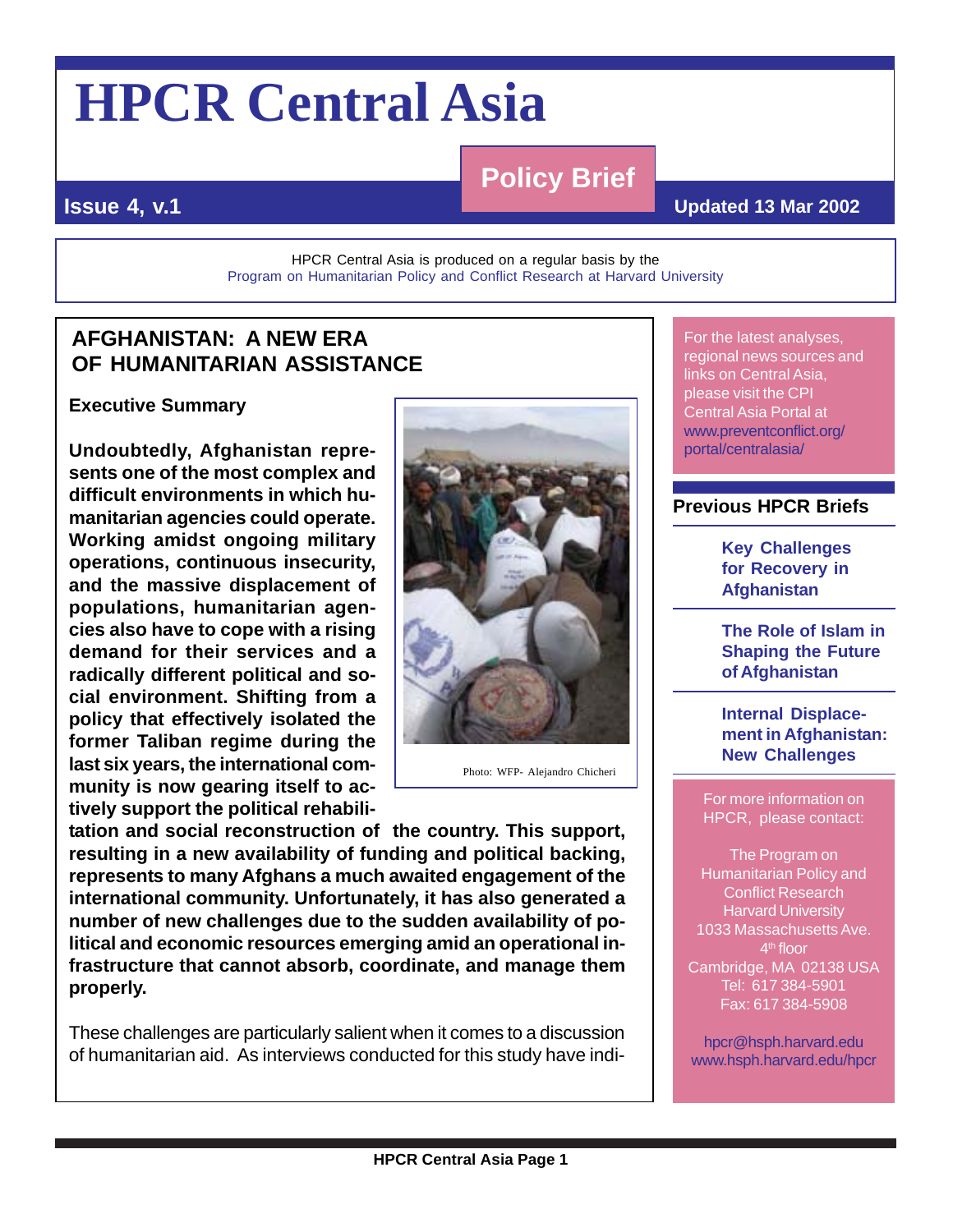cated, many of the problems that have plagued past humanitarian aid operations in the Balkans, Africa, and Asia have re-emerged with full force in post-Taliban Afghanistan. Aid agencies keen to operate in this well-funded, high-profile environment are now rushing to the region, often paying scant attention to the necessities of coordination, the need to recognize and build upon current capacity, or to thoroughly analyze Afghanistan's complex political, social and economic environment.

Perhaps more importantly, access to vulnerable groups in some areas of the country has been hindered by insecurity and extortion of aid by warlords and armed militias. Associated with neither the Taliban nor Al-Qaida, these warlords, while remaining valuable allies of the United States and the Afghan Interim Authority (AIA) in the war against terrorism, have openly challenged the control of the central Afghan authority. Many of these warlords are associated with serious human rights abuses, especially against minorities in the north of the country. The ongoing impunity for these acts, committed during and after the war against the Taliban, is a growing source of concern for humanitarian actors and represents a serious threat to humanitarian access.

This policy brief provides a first critical analysis of the current efforts to provide humanitarian aid in post-Taliban Afghanistan, with a view towards offering some guidance to donors and agencies involved in the country. It is based on a series of interviews conducted with practitioners in the field from January through March 2002. At the heart of this analysis is the belief that the difficulties that the Afghan people have faced—often exacerbated by the international community itself—demand that aid agencies, donors, and the United Nations address seriously the systemic deficiencies of international aid operations. A hopeful outcome of this reappraisal will be a willingness on the part of agencies and donors to commit themselves to coordination mechanisms and be bound by well-established codes of conduct.

#### **Aid during the Taliban era: an Overview**

Aid under the Taliban (1995-2001) was characterized by a number of acute dilemmas, some common to humanitarian practice the world over, and others particular to the political realities under the Taliban's consolidation of power. While it is beyond the scope of the current brief to describe in detail the limitations that existed during this period, several problems must be noted due to their influence on the strategic approach of international donors and agencies today. Included in this analysis are issues related to coordination, the politicization of aid, and a reliance on short-term, urban-centered emergency interventions.

# **Related Links**

[Anti-Pashtun Violence in](http://www.hrw.org/press/2002/03/pashtuntestimony.htm) [Northern Afghanistan:](http://www.hrw.org/press/2002/03/pashtuntestimony.htm) Recent Testimonies (Human Rights Watch, 6 Mar. 2002)

[Check Against Delivery:](http://www.un.org/News/dh/latest/afghan/brahimi-sc-briefing.htm) [Briefing to the Security](http://www.un.org/News/dh/latest/afghan/brahimi-sc-briefing.htm) [Council](http://www.un.org/News/dh/latest/afghan/brahimi-sc-briefing.htm) (Lakhdar Brahimi, United Nations, 13 Nov. 2001)

[Preliminary Needs](http://www.adb.org/Documents/Reports/Afghanistan/default.asp) [Assesment Report](http://www.adb.org/Documents/Reports/Afghanistan/default.asp) (Asian Development Bank, January 2002)

[Co-chairs' Summary of](http://www.mofa.go.jp/region/middle_e/afghanistan/min0201/summary.html) Conclusions: The [International Conference on](http://www.mofa.go.jp/region/middle_e/afghanistan/min0201/summary.html) Reconstruction Assistance [to Afghanistan](http://www.mofa.go.jp/region/middle_e/afghanistan/min0201/summary.html) (The Ministry of Foreign Affairs of Japan, 21-22 Jan. 2002)

[Afghanistan: Crisis of](http://www.hrw.org/reports/2001/afghan2/) Impunity - The Role of [Pakistan, Russia and Iran in](http://www.hrw.org/reports/2001/afghan2/) [Fueling the Civil War](http://www.hrw.org/reports/2001/afghan2/) (Human Rights Watch, July 2001)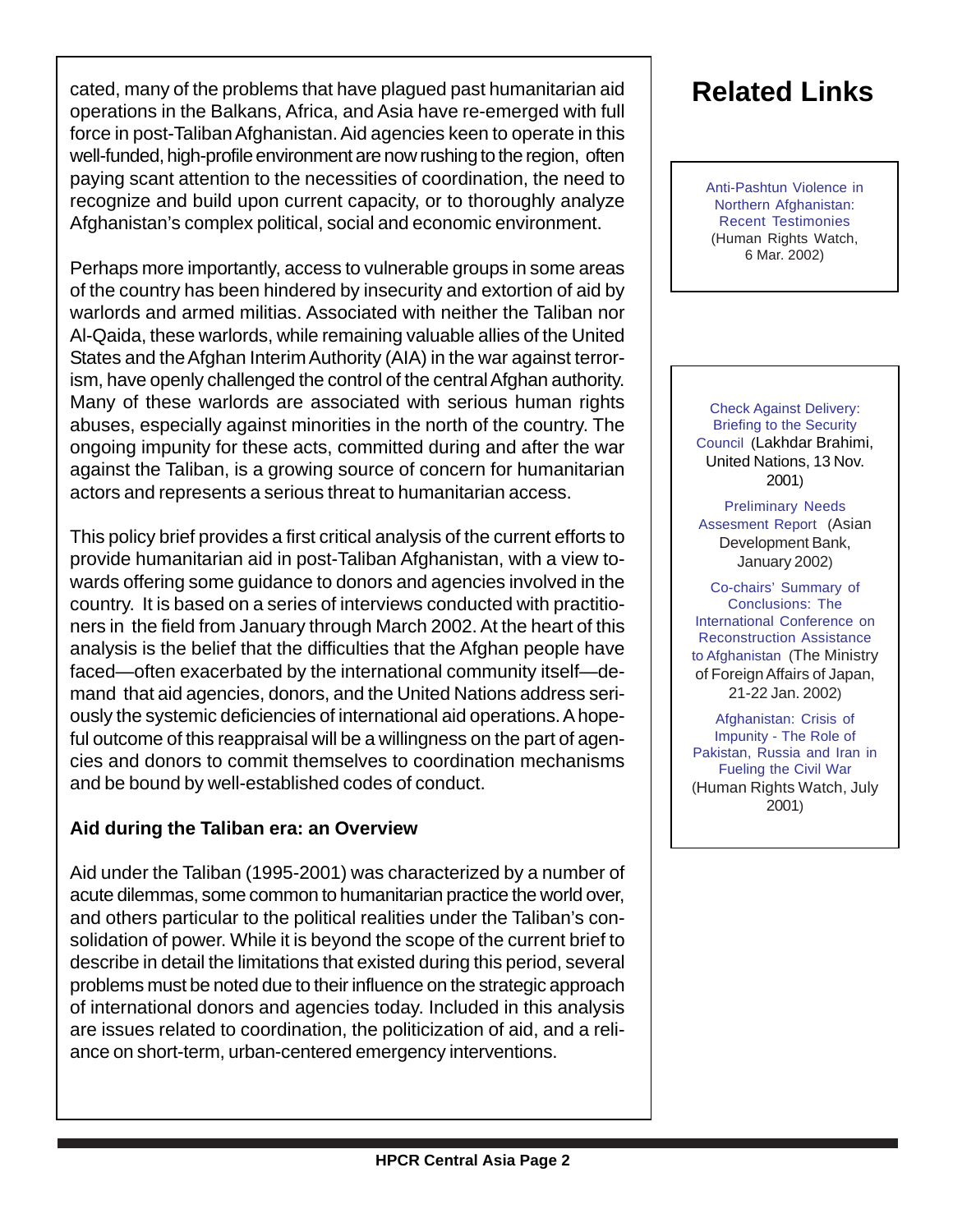#### *The search for coherence and the politicization of aid*

Afghanistan has served as a test case for many of the aid industry's newest approaches, and among these was the idea that international political, humanitarian and human rights actors take a coherent strategic approach to conflict. Developed in the mid-1990s, the idea of a "strategic framework" posited the view that international initiatives at all levels should work together to create peace in conflict-ridden countries. According to this approach, coherence was to be obtained through "principled engagement" with local actors. In reality, however, principled engagement led to conditional engagement with local actors on all matters other than the provision of life-saving assistance.

The Strategic Framework for Afghanistan (SFA), established in September 1998, two years after the Taliban takeover of Kabul, was the primary expression of this new approach. The SFA represented one of the most serious attempts yet to organize and streamline international assistance efforts, the credibility of which had been significantly undermined in the chaotic deployment of hundreds of organizations in complex emergencies such as Somalia, Rwanda and Kosovo.

As much of the literature on Afghanistan and many of the interviewees for this report have pointed out, the Strategic Framework never achieved its goals. In a recent review of the SFA, Mark Duffield, Patricia Gossman, and Nicholas Leader attribute this failure to the fact that the SFA existed on the assumption that Afghanistan was a failed state, when it was in fact treated as a rogue state presided over by the Taliban. As the report points out, this misunderstanding led to divisions between the political and humanitarian missions, on the one hand, and between different humanitarian actors themselves, on the other hand, in their approaches to the *de facto* authority.

While in theory principled engagement was intended to socialize the regime through engagements on the political and humanitarian fronts, divergent views existed among political and humanitarian actors as to how this should be accomplished. Many international humanitarian and development actors were trying to engage the Taliban to gain access to populations and temper the Taliban's behavior through interaction. Meanwhile, many political actors, and in particular the UN Security Council, led by the United States and Russia, sought to isolate and destabilize the Taliban regime for their harboring of Osama Bin Laden. These political efforts involved targeted UN

**For more information on the dilemmas of humanitarian assistance in Afghanistan, please click on the following links:**

[Strategic Framework for](http://www.pcpafg.org/Programme/strategic_framework/StrategicFramework.shtml) Afghanistan Towards a [Principaled Approach to](http://www.pcpafg.org/Programme/strategic_framework/StrategicFramework.shtml) [Peace and Reconstruction](http://www.pcpafg.org/Programme/strategic_framework/StrategicFramework.shtml) (Assistance Afghanistan, 15 Sept. 1998)

[Review of the Strategic](http://www.preventconflict.org/portal/centralasia/SFAreport102001.pdf) [Framework for Afghanistan](http://www.preventconflict.org/portal/centralasia/SFAreport102001.pdf) (Mark Duffield, Patricia Gossman, Nicholas Leader, SMU Afghanistan, October 2001)

[Coherence or Cooption ?:](http://www.jha.ac/articles/a069.htm) Politics, Aid and [Peacebuilding in](http://www.jha.ac/articles/a069.htm) [Afghanistan](http://www.jha.ac/articles/a069.htm) (Haneef Atmar, Jonathan Goodhand, The Journal of Humanitarian Assistance, 30 July 2001)

[Humanitarian Exchange 19](http://www.odihpn.org/pdfbin/newsletter019.pdf) (Humanitarian Practice Network, September 2001)

[The Strategic Framework](http://www.odihpn.org/report.asp?ReportID=2336) and Principled Common [Programming: a challenge](http://www.odihpn.org/report.asp?ReportID=2336) [to humanitarian assistance](http://www.odihpn.org/report.asp?ReportID=2336) (Harrison, Penny, Humanitarian Practice Network, 10 Sept. 2001)

[Humanitarian Challenges in](http://www.cmi.no/pdf/2001/Reports/rapport%20R%202001-4.PDF) Afghanistan: Administrative [Structures and Gender and](http://www.cmi.no/pdf/2001/Reports/rapport%20R%202001-4.PDF) [Assistance](http://www.cmi.no/pdf/2001/Reports/rapport%20R%202001-4.PDF) (Arne Strand, Karin Ask, Kristian Berg Harpviken, Chr. Michelsen Institute, January 2002)

[Politics at the Heart: The](http://www.ceip.org/files/Publications/wp2.asp?from=pubauthor ) Architecture of [Humanitarian Assistance to](http://www.ceip.org/files/Publications/wp2.asp?from=pubauthor ) [Afghanistan](http://www.ceip.org/files/Publications/wp2.asp?from=pubauthor ) (Paula R. Newberg, Carnegie Endowment for International Peace, January 1999)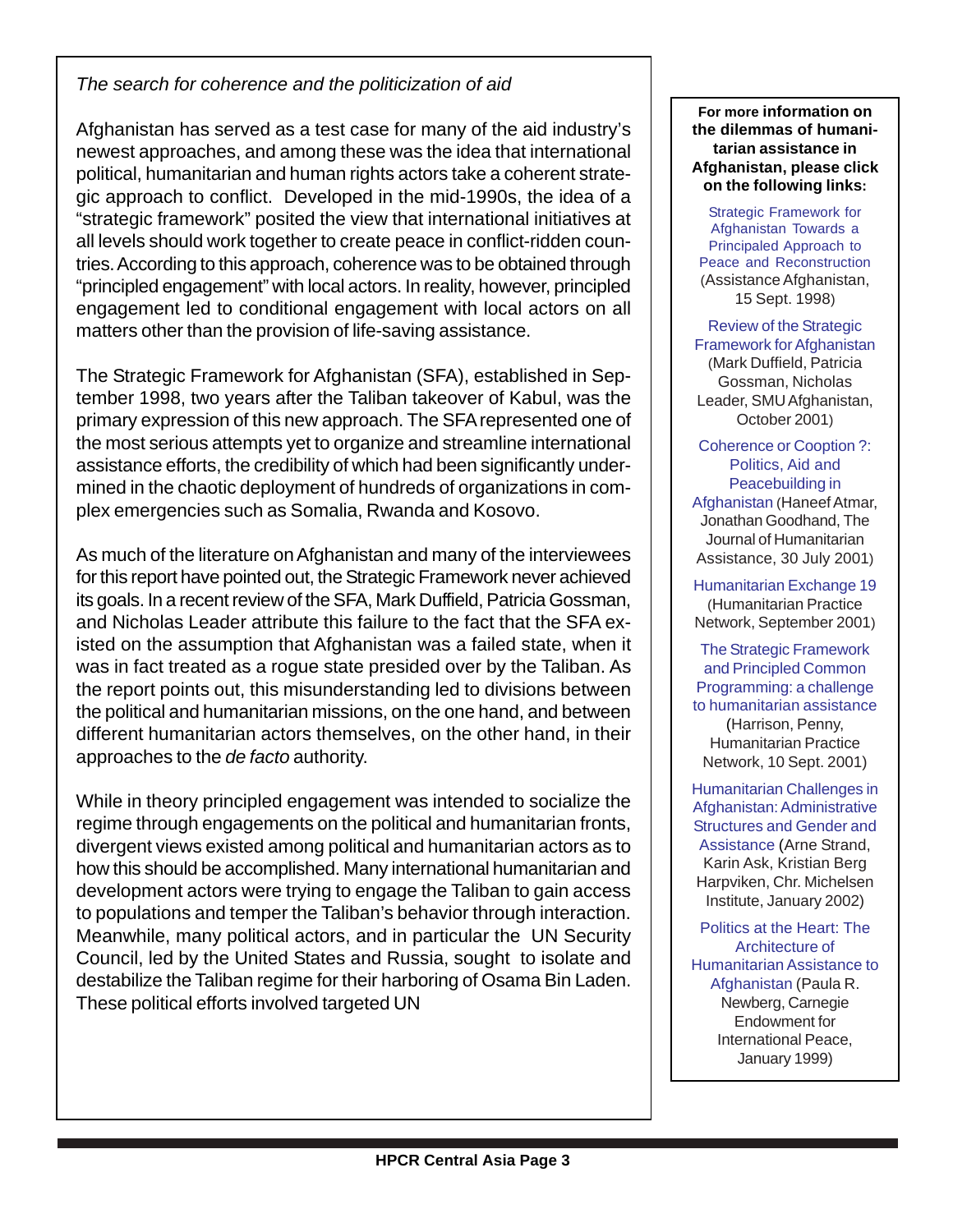sanctions (including an arms embargo against the Taliban), U.S. air strikes in 1998, and general diplomatic isolation. They also led to the withholding of any assistance which the Taliban movement might use to consolidate its power. Together, these efforts further alienated the Taliban, reducing what leverage the international community initially had, and favored the Northern Alliance.

As several studies have noted, the search for coherence in Afghanistan between the political, humanitarian and human rights elements broke down because of conflicts between political and humanitarian missions. In some cases, assistance became a substitute for effective sustained political involvement on the part of donor governments. In the end, aid failed as a tool by which to influence the Taliban authority.

#### *Short-term funding*

The hostility toward the Taliban invariably led to the funding of programs that focused overwhelmingly on short-term, life-saving emergency assistance against the better judgment of agencies who knew that this programming would create dependence, undermine local coping mechanisms, and draw rural populations from their villages to displacement camps. While some emergency funding was necessary, key longterm programming objectives on livelihood strategies, education and capacity building went largely un-funded.

#### **Disengagement from development programs as a way of isolating the Taliban**

The funding levels in the annual UN Consolidated Appeals demonstrate the international community's approach. By 1997, i.e. one year after the Taliban's takeover of Kabul, donors focused their resources on emergency programs. The budget for such programs rose to 75 percent of all official development assistance for Afghanistan, up from just 25 percent in 1993. Education funding, meanwhile, fell to just 0.3 percent in 1997 from 22 percent in 1993, according to the OECD's Development Assistance Committee. In another instance, livelihood initiatives only received 12 percent of their requested funding in the 2001 UN Consolidated Appeal, while emergency programs received 78 percent of the requested funding.

This emphasis on emergency aid later became a serious problem when drought, the worst in 30 years, hit Afghanistan in 1998. As acknowledged by the UN in its 2001 Appeal, longer-term agricultural programs that could have helped mitigate the effects of the drought had not received funding prior to its onset<sup>1</sup>.

[Afghanistan:](http://www.swisspeace.ch/html/program/koff/reports/1_2001.pdf) Reconstruction and Peacebuilding in a [Regional Framework](http://www.swisspeace.ch/html/program/koff/reports/1_2001.pdf) (Barnett R. Rubin, Ashraf Ghani, William Maley, Ahmed Rashid, Olivier Roy, KOFF Peacebuilding Reports 1/2001)

**For more information on funding in Afghanistan, please click on the following link:**

[The 2000 Assistance](http://www.pcpafg.org/appeal/Appeal2001/2000AssistanceProgrammeReview.html) [Programme in Review](http://www.pcpafg.org/appeal/Appeal2001/2000AssistanceProgrammeReview.html) (Assistance Afghanistan, 2001)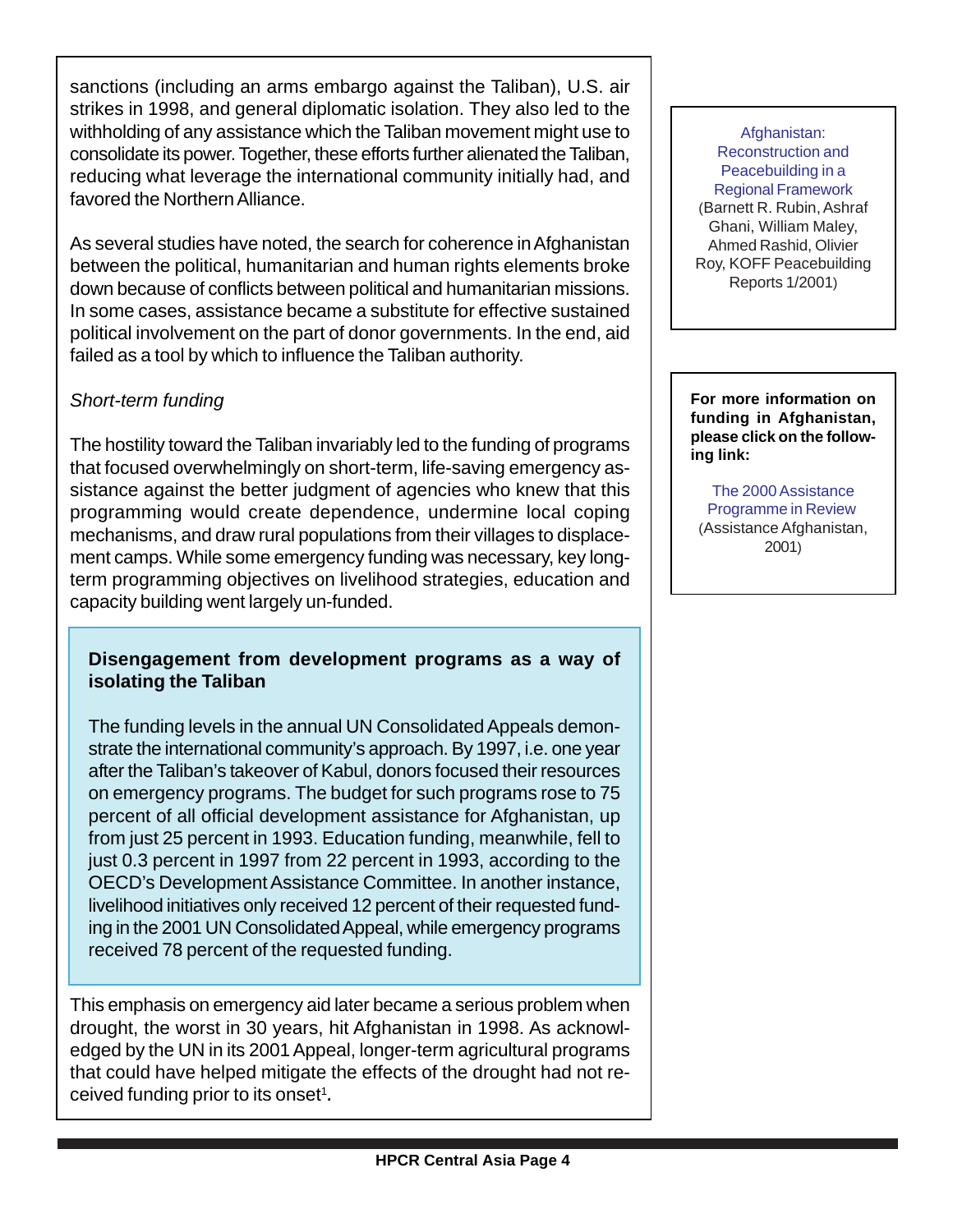While many thousands of lives were undoubtedly saved by humanitarian and development actors during this period, the effectiveness of this programming was often undermined by the political goal of isolating the Taliban. And ultimately, there is very little evidence that the suspension of agricultural or other assistance played any role in the demise of the Taliban regime.

#### *Emphasis on Camps and Urban Environments*

Another aspect of the focus on emergency aid is that it led toward an emphasis upon the maintenance of camps for the displaced, a fact which many agencies said created a "pull factor," drawing vulnerable people from their homes, creating increased dependencies and weakening communities. This was especially true in rural areas missed by most aid interventions, particularly in the north and northwestern provinces, resulting in the proliferation of large camps in urban centers such as Herat and Mazar-i-Sharif. Much of the aid during this period emphasized delivery of goods rather than real achievement or the reduction of vulnerability in the country. This strategy emphasized moving tonnages rather than addressing the root causes of conflict that were causing the humanitarian crisis.

The aid community did seem willing to deal with this problem during the last year of the Taliban regime, partly in view of the impact of the drought and on the urging of NGOs who complained that the emphasis on emergency aid was causing more harm than good. In a meeting in Islamabad in June 2001, the Afghan Support Group (ASG), a coordination body composed of the main donor agencies recognized the need to shift toward more long-term, community based aid programs. By the time of the terrorist attacks in the U.S. in September 2001, bilateral donors, including USAID, had stated explicitly that they wanted to shift their funding strategy in this direction.

#### *Poor Coordination*

Difficulties with coordination also pervaded the whole aid operation, despite one of the most developed coordination systems in the entire UN system. At the center of the coordination challenge lay the fundamental problem that coordination was and remains elective, rather than compulsory, for nearly everyone involved. Thus, when agencies or donors found coordination inconvenient, inefficient or politically distasteful, it was possible to ignore the process, often to the detriment of the effectiveness of the humanitarian mission as a whole.

**For more information on the drought in Afghanistan, please click on the following links:**

[Natural Disaster Profile –](http://www.cred.be/emdat/profiles/natural/afghan.htm) [Afghanistan \(](http://www.cred.be/emdat/profiles/natural/afghan.htm)EM-DAT: The OFDA/CRED International Disaster Database)

[Drought in Afghanistan](http://www.pcpafg.org/Programme/drought/index.shtml) [\(](http://www.pcpafg.org/Programme/drought/index.shtml)Assistance Afghanistan Site)



Click [here](http://www.reliefweb.int/w/map.nsf/wByCLatest/3E3797E549402B2185256ADC00755CCB?Opendocument) to see larger drought map

[UN Under-Secretary-](http://www.pcpafg.org/Programme/ASG/2001/Mr_Oshimas_Opening_Remarks_ASG_Islamabad_7_June_2001.shtml)[General Kenzo Oshima's](http://www.pcpafg.org/Programme/ASG/2001/Mr_Oshimas_Opening_Remarks_ASG_Islamabad_7_June_2001.shtml) Opening Remarks at the International Donors [Conference in Tokyo](http://www.pcpafg.org/Programme/ASG/2001/Mr_Oshimas_Opening_Remarks_ASG_Islamabad_7_June_2001.shtml) [\(](http://www.cred.be/emdat/profiles/natural/afghan.htm)Afghanistan Support Group, Assistance Afghanistan, 7 June 2001)

[USAID- Humanitarian](http://www.usaid.gov/about/afghanistan/) [Crisis in Central Asia](http://www.usaid.gov/about/afghanistan/)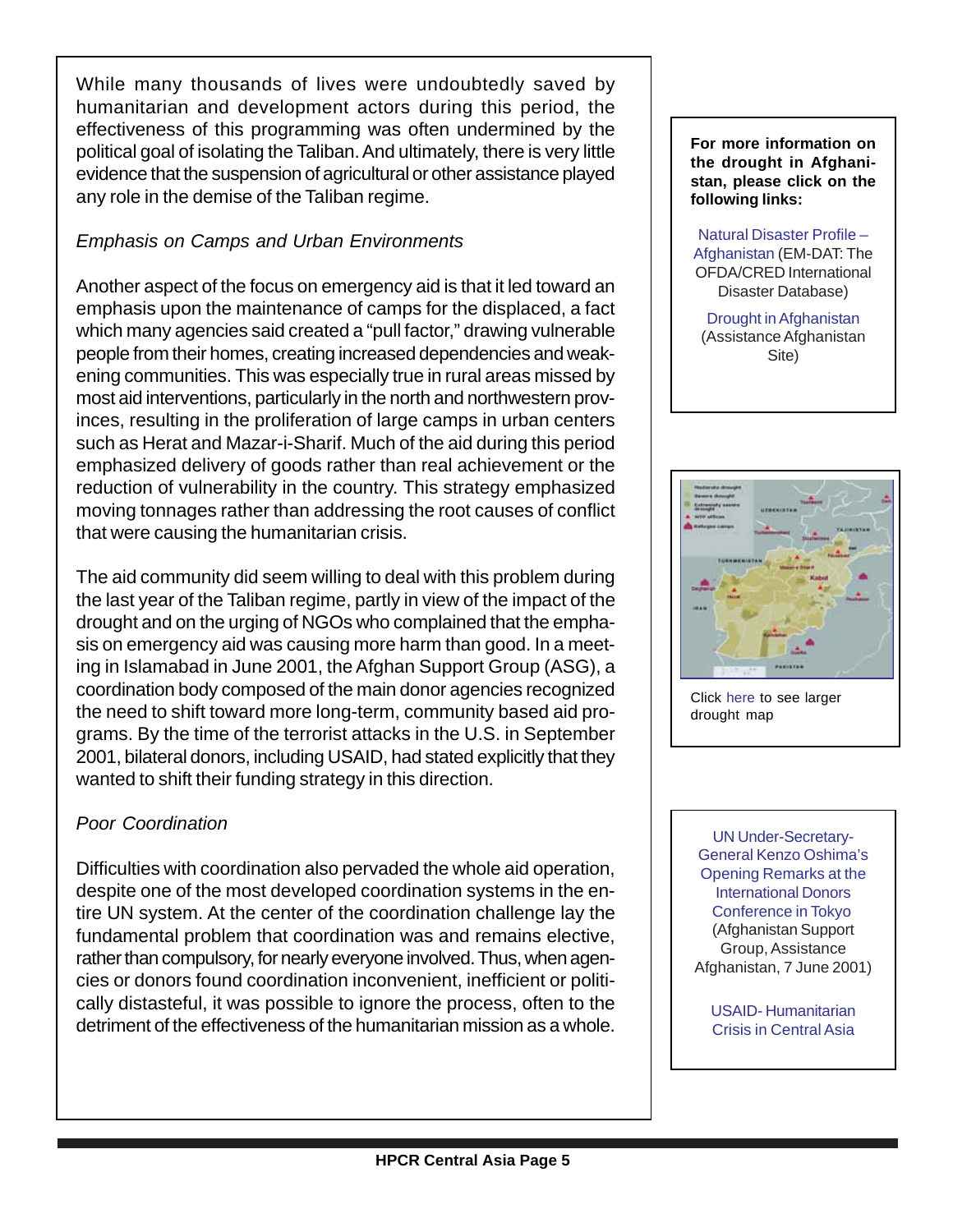Related to this problem was the sheer—and uncoordinated—proliferation of coordination mechanisms themselves. The UN Office for the Coordination of Humanitarian Affairs (OCHA) in Afghanistan had an original mandate to coordinate all aspects of the UN's involvement in the country. After 1993, however, that mandate was restricted to humanitarian affairs alone, despite the difficulties of clearly demarcating humanitarian from the development activities. The ensuing split between OCHA and UNDP regarding humanitarian and development missions led to the creation of two separate coordination mechanisms for Afghanistan, a fact which has led to significant confusion and continuing conflict within the system. Although the lead position of the two mechanisms has been merged in the person of one individual, the two mechanisms remain distinct in their strategy and orientation.

Coordination mechanisms also existed outside the UN. At the highest level of activity was the Afghan Support Group (ASG), which consisted of main donors who held periodic meetings in Islamabad in addition to annual meetings in a donor capital on the overall direction of the aid effort. Aside from the ASG, the "6+2 Forum" was created to increase dialogue among Afghanistan's neighboring states, along with Russia and the United States, in recognition that the Afghan crisis was regional, and that incentives for peace would have to be created at the international political level. The Afghan Programming Body (APB), meanwhile, was meant to operationalize the principles outlined in the Strategic Framework for Afghanistan, itself a mechanism that was initiated by the UN, donors, and NGOs in 1998 to create coherence among the international community's political, humanitarian, and human rights agendas. Within the Strategic Framework, the Principled Common Programming (PCP) was intended to help convert the strategy in the Strategic Framework into workable operations on the ground.

In 1998, it was decided that the APB should develop a series of thematic subgroups, but in reality most of these groups only met just before the annual UN inter-agency Consolidated Appeals Process. Also, because the conflict in Afghanistan has significant regional implications (not to mention significant involvement of neighboring states) regional coordination bodies were also established for operational UN agencies, NGOs, and donors to deal with regional issues. Coordination mechanisms also existed at the field level, with separate UN bodies, Afghan bodies such as the Agency Coordinating Body for Afghan Relief (ACBAR) working with local Afghan

[Afghanistan Report:](http://www.reliefweb.int/ocha_ol/programs/unocha/afgrpt/afghan.html#toc) [Coordination in a](http://www.reliefweb.int/ocha_ol/programs/unocha/afgrpt/afghan.html#toc) [Fragmented State](http://www.reliefweb.int/ocha_ol/programs/unocha/afgrpt/afghan.html#toc) (Antonio Donini, Eric Dudley, Ron Ockwell, UN Department of Humanitarian Affairs, December 1996)

[ReliefWeb Afghanistan](http://www.reliefweb.int/w/rwb.nsf/vLCE/Afghanistan?OpenDocument&StartKey=Afghanistan&Expandview )

#### **Coordinating Bodies:** [UNOCHA](http://www.reliefweb.int/ocha_ol/country/afg/overview.html)

[Principled Common](http://www.pcpafg.org/Programme/) [Programming](http://www.pcpafg.org/Programme/)  (Assistance Afghanistan)

[Afghanistan Support Group](http://www.pcpafg.org/Programme/ASG/) (Assistance Afghanistan)

[Afghanistan Programming](http://www.pcpafg.org/Programme/APB/) [Body](http://www.pcpafg.org/Programme/APB/) (Assistance Afghanistan)

[Agency Coordinating Body](http://www.pcpafg.org/Organizations/acbar/agency_coordinating_body_for_afg.html) [for Afghan Relief – ACBAR](http://www.pcpafg.org/Organizations/acbar/agency_coordinating_body_for_afg.html) (Assistance Afghanistan)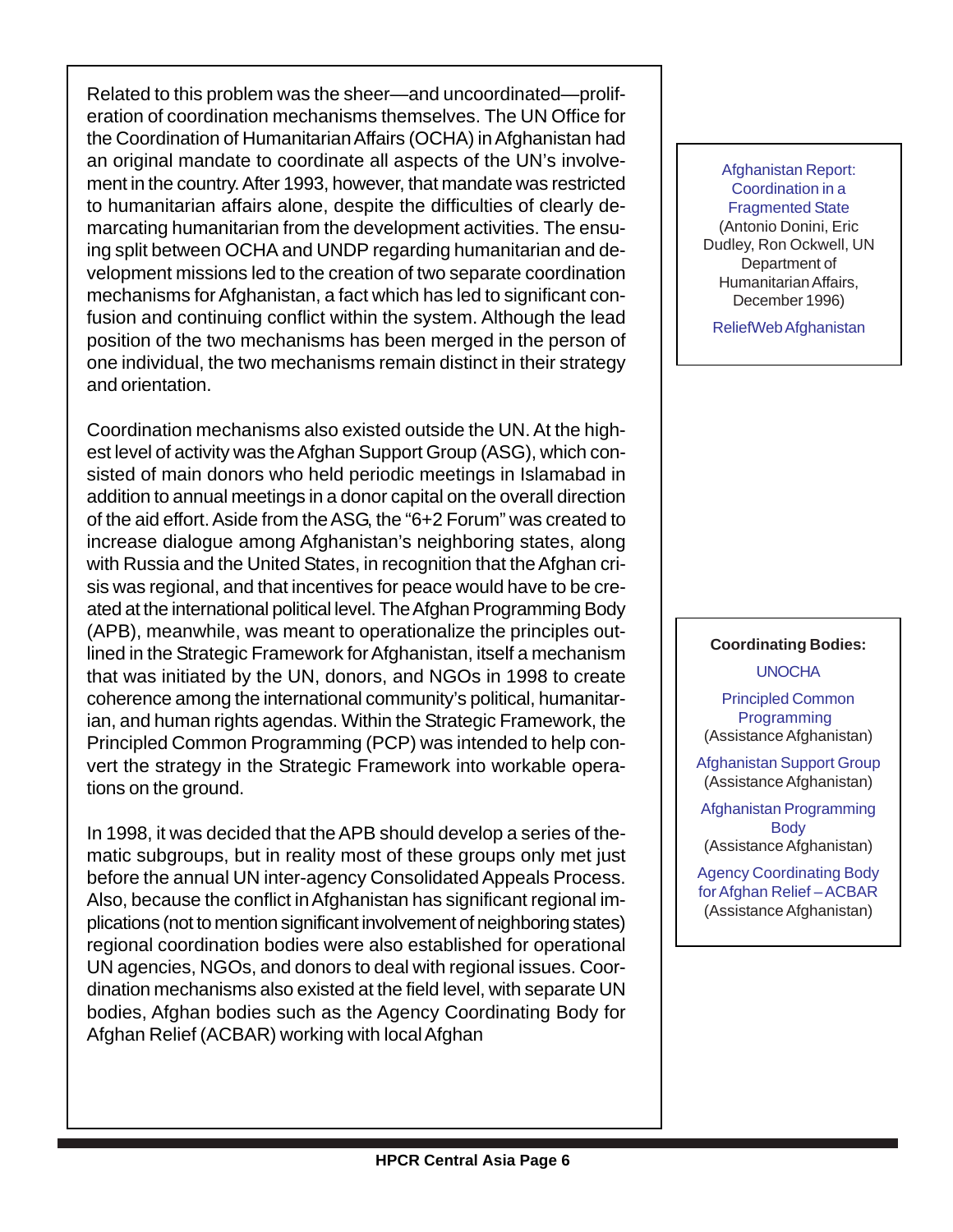NGOs, and, separately, ministries in Afghanistan, Pakistan, and Iran running their own coordination mechanisms. In the end, as many have pointed out, navigating the coordination bodies themselves became a strain on agency resources. As one aid worker said: "Simply coordinating the coordination groups was a problem in coordination."

#### *Preliminary observations*

Numerous efforts have been made to address the operational deficiencies of humanitarian assistance during the Taliban period. Very few of these efforts, however, addressed the inconsistencies of the dual political and humanitarian agenda of the UN system in Afghanistan. On the contrary, this duality was often dressed in an inflexible human rights and principled discourse that made critical dissent a major offense. The predictable results of the politicization of aid, a short-term vision, poor programming, and multiple layers of coordination should not be forgotten. If humanitarian aid is entering a new era after the fall of the Taliban regime, the Afghan people in many ways are not. Drought, economic breakdown, violence, dislocation, isolation, and a lack of access to essential services will plague the country for years to come. The international community should take its share of responsibility for contributing to this situation. More importantly, it should make sure that the corrective humanitarian measures it engages in are true to the humanitarian principles of being independent, neutral, and impartialy, and in the process, it is hoped, highly effective.

#### **A New Era of Humanitarian Aid**

The U.S.-led war on terrorism and the departure of the Taliban have finally given the people of Afghanistan the international attention they have desperately needed in the last decade. Unfortunately, Afghanistan now faces the problem of having to cope with too much attention, as money, aid, and agencies flood the country. The veteran aid workers interviewed for this article appreciated the new resources at their disposal, but were also alarmed to witness the same mistakes carried out in Afghanistan as in other high-profile post-conflict situations such as Kosovo and Rwanda. In addition, many of the problems of the Taliban-era mission remain.

*A major shift in environment: A cooperative government*

With the Taliban's departure and the establishement of a recognized government, it is vital to acknowledge the radically different political

#### [Afghanistan: The](http://www.carnegiecouncil.org/about/transcript_johnson.html) [Challenges of Post-conflict](http://www.carnegiecouncil.org/about/transcript_johnson.html) **[Assistance](http://www.carnegiecouncil.org/about/transcript_johnson.html)**

 (Hilde Frafjord Johnson ed., Carnegie Council on Ethics and International Affairs, 4 Feb. 2002)

[Afghanistan World Bank](http://lnweb18.worldbank.org/sar/sa.nsf/Countries/Afghanistan/7AA687A0D8FE299985256AFB00742B6D?OpenDocument) [Approach Paper](http://lnweb18.worldbank.org/sar/sa.nsf/Countries/Afghanistan/7AA687A0D8FE299985256AFB00742B6D?OpenDocument) (World Bank, November 2001)

#### [Rebuilding Afghanistan:](http://www.ceip.org/files/pdf/Policybrief12.pdf) [Fantasy versus Reality](http://www.ceip.org/files/pdf/Policybrief12.pdf)

 (Marina Ottaway, Anatol Lieven, Carnegie Endowment for International Peace, January 2002)

[Preventing New](http://www.ceip.org/files/pdf/Policybrief11.pdf) [Afghanistans: A Regional](http://www.ceip.org/files/pdf/Policybrief11.pdf) Strategy for **[Reconstruction](http://www.ceip.org/files/pdf/Policybrief11.pdf)** 

 (Martha Brill Olcott, Carnegie Endowment for International Peace, January 2002)

[Peace-building Strategies](http://www.cmi.no/pdf/Peacbuilding%20Afghanistan.pdf) [for Afghanistan](http://www.cmi.no/pdf/Peacbuilding%20Afghanistan.pdf) (Astri Suhrke, Arne Strand, Kristian Berg Harpviken, Chr. Michelsen Institute, 14 Jan. 2002)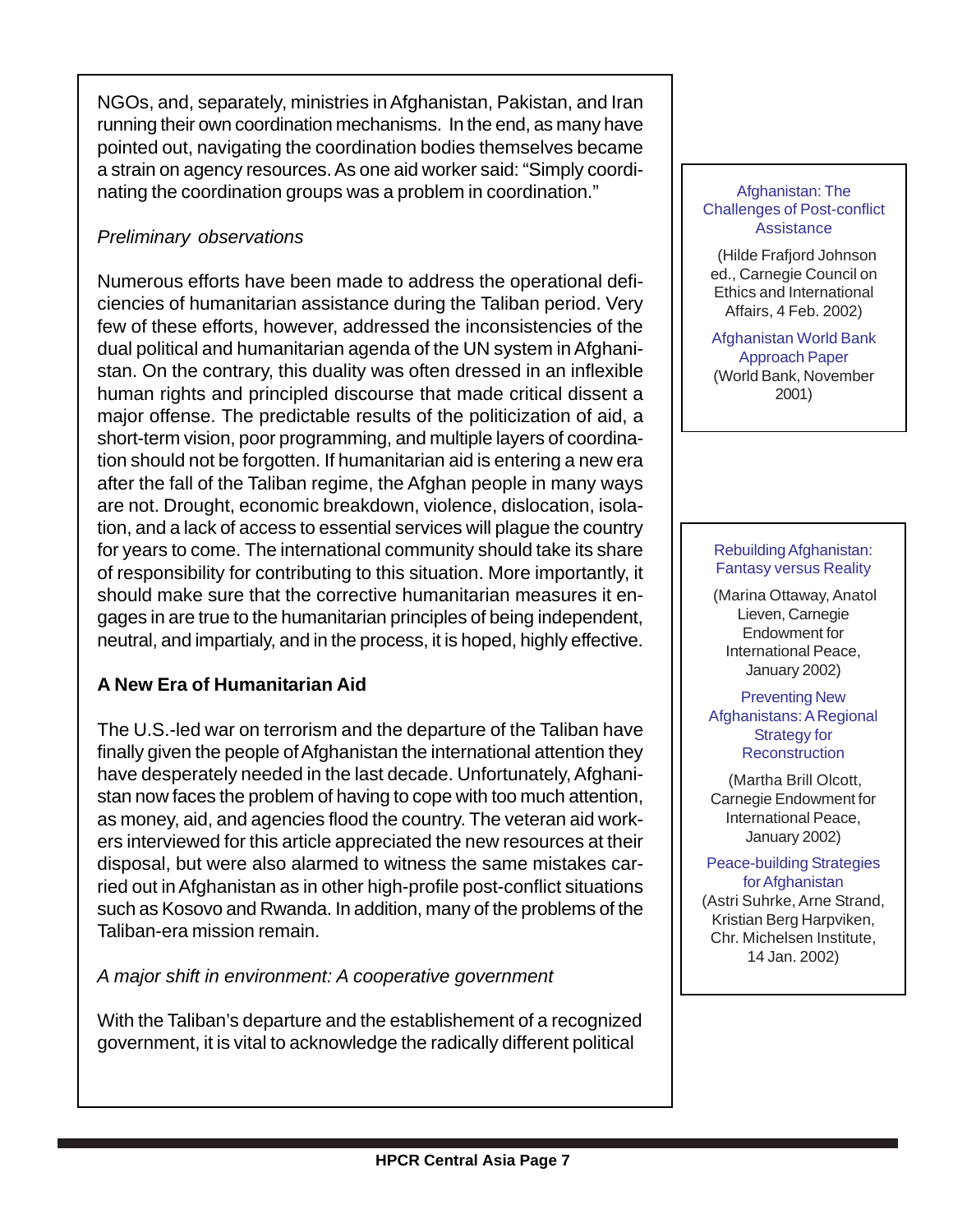and legal environment that humanitarian agencies now face. For one thing, the AIA, as a recognized sovereign, and Afghans themselves, should own and direct aid operations at all levels. Agencies will no longer be able to conduct humanitarian interventions without consulting the new authorities. Equally, it will no longer be appropriate or justifiable to engage local communities without proper cooperation and coordination from national authorities.

#### *Limited Capacities and Security Concerns*

Complicating this issue, however, are the limited capacities of both UN agencies, and NGOs to ramp up their activity quickly, on the one hand, and the limitations of the Afghan government, on the other hand, to take a lead in coordinating such large-scale operations. The capacity concerns are particularly acute for the AIA, which not only must coordinate humanitarian actors, but also must deal with its own limited control over large portions of Afghan territory due to warlords and armed factions who present significant security and operational risks to those seeking access to populations outside Kabul. Interviewees noted that these operational dangers for agencies have not existed since the period of internecine *mujahideen* conflict in the early 1990s, and make the Taliban era appear peaceful by comparison. As a result, agencies and donors must carefully consider the impact that aid will have upon political actors inside and outside of Kabul, particularly upon the various legitimate and quasi-legitimate authorities that have established themselves at the provincial, district and village levels.

## **A Poverty of Riches?**

Interviews with a range of Afghan and international professionals involved in the current relief efforts have illuminated a number of issues regarding the current deployment of humanitarian agencies. It is the opinion of the authors that these issues exemplify systemic shortcomings in the international regime by which aid is provided in conflict and post-conflict situations. This list is not meant to be all-inclusive, but instead is meant to document several of the most important aspects of the current mission.

*"Too much money, too many agencies, too little coordination"*

Among the most serious challenges to humanitarian agencies in Afghanistan today regards the sheer number of agencies now flocking **For more information on the Afghan Interim Authority, please click on the following links:**

[Agreement on Provisional](http://www.uno.de/frieden/afghanistan/talks/agreement.htm) Arrangements in [Afghanistan Pending the](http://www.uno.de/frieden/afghanistan/talks/agreement.htm) Reestablishment of Permanent Government **[Institutions](http://www.uno.de/frieden/afghanistan/talks/agreement.htm)** (United Nations, December 2001)

[Bonn Talks: The Afghan](http://www.afghan-info.com/Politics/Interim_AfghanGovt.htm) [News Administration –](http://www.afghan-info.com/Politics/Interim_AfghanGovt.htm) [Interim Government](http://www.afghan-info.com/Politics/Interim_AfghanGovt.htm) (Afghan-Info.com)

[Hamid Karzai: Profile](http://www.afghan-info.com/Politics/Hamid_Karzai_Profile.htm) (Afghan-Info.com)

**For more information on security issues and warlords, please click on the following links:**

[Dealing with Warlords](http://www.cacianalyst.org/2002-01-30/20020130_DEALING_WITH_WARLORDS.htm) (R. Grant Smith, Central Asia - Caucasus Institute, 30 Jan. 2002)

[Afghanistan and Threats to](http://www.ssrc.org/sept11/essays/rubin.htm) [Human Security](http://www.ssrc.org/sept11/essays/rubin.htm) (Barnett Rubin, Social Science Research Council, 15 Dec. 2001)

[Unfinished business](http://www.economist.com/agenda/displayStory.cfm?Story_ID=997641) (The Economist, 19 Feb. 2002)

[Conflict Prevention](http://www.preventconflict.org/portal/centralasia/searchresults.php?search=Afghanistan+AND+security+AND+warlord ) [Initiative - Central Asia](http://www.preventconflict.org/portal/centralasia/searchresults.php?search=Afghanistan+AND+security+AND+warlord ) **[Portal](http://www.preventconflict.org/portal/centralasia/searchresults.php?search=Afghanistan+AND+security+AND+warlord )**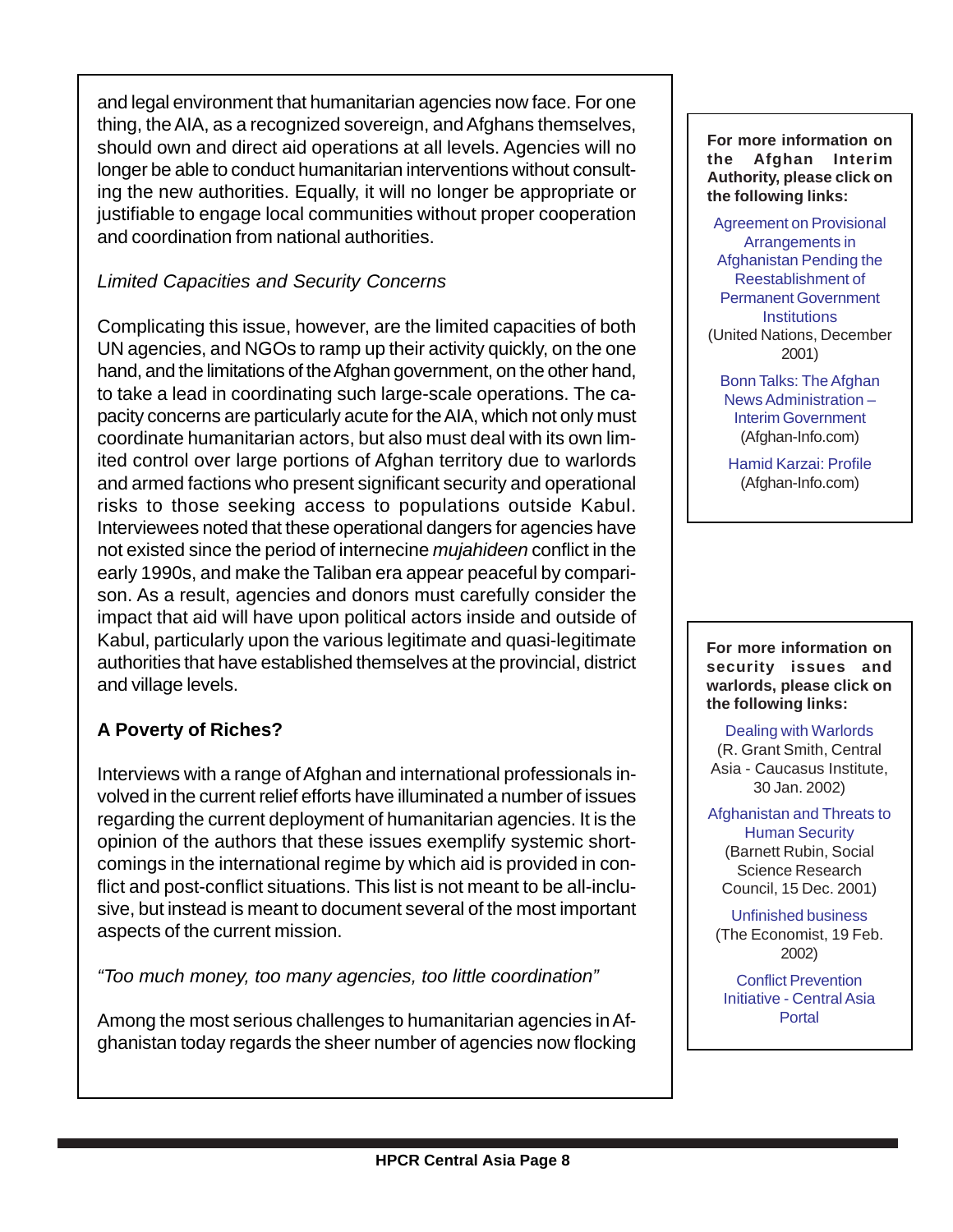to the field. As several interviewees indicated, some of these agencies pose serious threats to the effectiveness of many well-established programs that have existed in Afghanistan for years. Unscrupulous agencies have begun to snatch away long-time workers from both local and international NGOs by doubling and tripling traditional salaries, causing a loss of institutional memory and generalized wage inflation. The trend is particularly damaging to the Afghan government, which typically pays its employees far less than many NGOs or international organizations. It also seems to be occurring despite pledges by major Western donors to limit funding to agencies with little or no prior experience in Afghanistan. Other problems also exist. As one aid worker said:

"A very negative aspect (of the influx of new agencies) is that they have helped to make aid operations for the already established organizations difficult. While we assume (these organizations) are a temporary phenomena, they have disturbed the other established organizations' long-term activities by short-term emergency and relief operations, by depriving these organizations of their committed staff by paying higher salaries, by fiercely helping to raise the cost of living, especially the house rents in the major cities, which makes it impossible for the other established NGOs to pay for the high rents. House rents in Kabul have probably become the highest in the world."

#### *Rent inflation*

Wildly inflated rents are a particular problem. The head of one international NGO that has been working in Afghanistan for two decades complained that the agency would have to curtail education (for women teacher training and health education programs) because its landlord in Kabul has suddenly jacked the agency's rent from \$1,000 to \$15,000. ACBAR, the Agency Coordinating Body for Afghan Relief, said it has been told to pay \$7,000 per month in rent or face eviction.

These stories are neither unusual, nor limited to Kabul. All of the NGOs spoken to for this study reported similar increases in rent, a trend occurring not only because of rent-seeking landlords in the cities. As interviewees noted, the source of the problem is that donor governments, UN agencies, and the International Security Assistance Force (ISAF) have been too willing to accept such prices. Those most hurt by the rising rents are, of course, local Afghan NGOs, the very agencies that the international community wants to nurture in its

[The International](http://www.mofa.go.jp/region/middle_e/afghanistan/min0201/index.html) Conference on [Reconstruction Assistance](http://www.mofa.go.jp/region/middle_e/afghanistan/min0201/index.html) [to Afghanistan](http://www.mofa.go.jp/region/middle_e/afghanistan/min0201/index.html) (21-22 January 2002)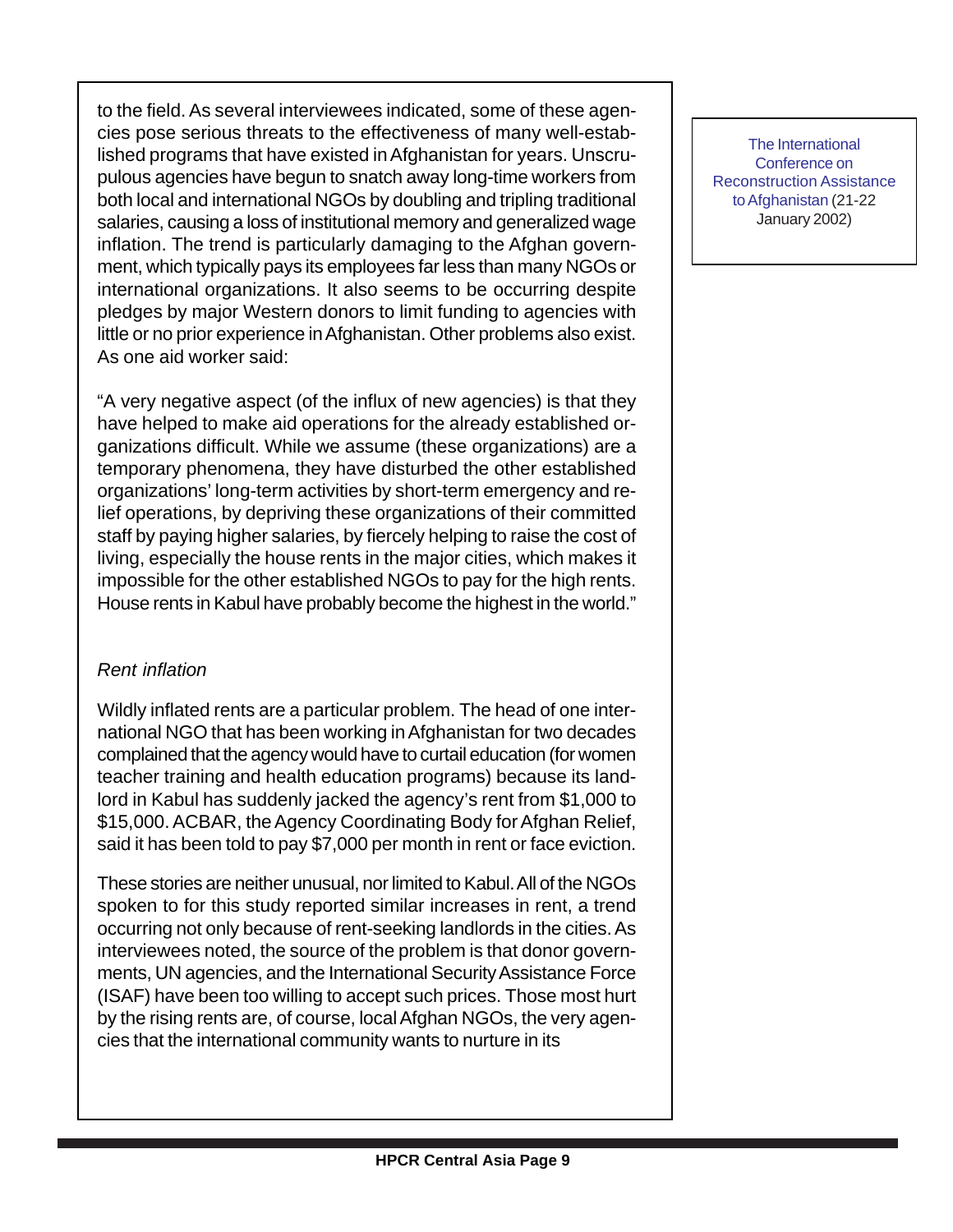attmepts to develop civil society. "It is really bad for us NGOs that have been here for a long time. They are destroying everything," said the head of one reputed aid agency.

#### *Weak coordination*

Chaos among coordination mechanisms has accompanied the rush to Kabul and the cities. While many NGOs are participating in coordination meetings, veteran NGOs state that this participation does not translate into real cooperation. "Everybody talks about coordination but nobody cooperates," said Azizurrahman Rafiee, program manager at ACBAR. Part of the problem is the inheritance of an extremely complex coordination system that was developed over the last decade which new players have yet to understand. In addition, new coordination mechanisms are in the works or have recently been added, creating uncertainty for everyone involved.

Several interviewees argued that these problems stemmed from donors. While donors themselves explained that the reason for not cooperating related to the proven slowness and general inefficiency of the current coordination bodies, those representing the coordination side have emphasized that donors exacerbate the system's inefficiency by not cooperating. While both sides of this argument have a point, it must be noted that interviewees on the donor, UN, and NGO sides all agree that international assistance can only be made to work if coordination improves. As it stands, implementing agencies are not currently evaluated against their effective involvement in coordination systems, a fact which could be addressed.

The result of the confusion has been overlap, inconsistency, and in some cases increasing social tensions. DACAAR, the Danish relief agency, for example, which has been working in Afghanistan for two decades, has been engaged in cost recovery programs in Ghazni province that have made the program more viable over the long run and increased community involvement. According to DACAAR, new agencies have arrived near some of its areas of operation and are now giving out goods at no cost, spoiling long-standing relations with local communities, who accuse DACAAR of corruption. Other agencies setting up operations in the immediate vicinity are also attempting to poach workers. "Some agencies are absolutely ruthless," said the head of one agency. "We have been here for 20 years. Suddenly a new agency comes in and doubles the amount they will pay in salary… I've never seen anything like it. They are doing more harm than good."

For more information on DACAAR, please click [here](http://www.dacaar.org/)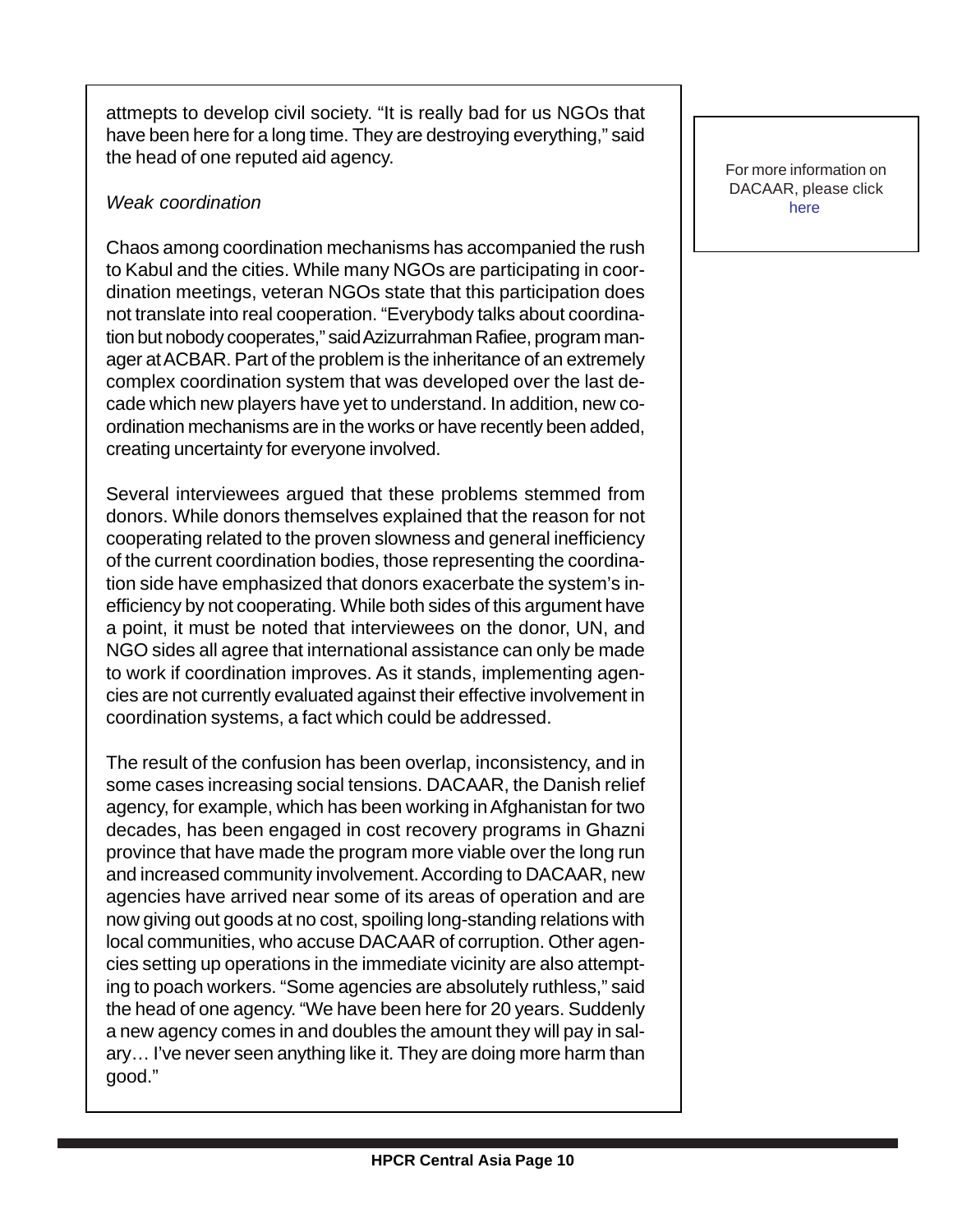#### *Overemphasis on Short-Term Emergency Aid, Especially Food Aid*

Many aid workers noted that the biggest problems in Afghanistan are related to both security and the pressing need to provide Afghan citizens with more buying power. However, much of the donors' attentions remain focused on short-term emergency funding food distributions in urban centers. These food programs are causing NGOs to spend large amounts of time on monitoring and logistics when labor and capital might be better used elsewhere in much needed cashfor-work programs. Food programs are also ensuring that populations in urban camps remain high.

One aid worker explains: "Food aid in some places is OK. It is very important, but it is a mistake to say that Afghanistan has nothing and is solely dependent on food aid. The country's human and natural resources can easily be tapped to yield a good result."

Aid workers were quick to note that pockets of extreme hunger do exist in Afghanistan, and particularly in remote rural areas that depend on rain-fed agricultural production. Nonetheless, many areas of the country are not confronted with a humanitarian emergency, a fact which flies in the face of some donor impressions that all Afghans face starvation unless food aid is delivered immediately. As one aid worker said: "People feel very confident in assisting the Afghans and are trying to do all kinds of positive actions, but these will have negative impacts if they do not prepare them well. Preparedness is the most important, but of course people never do that..."

Part of the problem seems to be the desire by agencies to implement quick impact projects (or QUIPS). Some argue, however, that QUIPS are reinforcing the short-term, hand-out mentality and are encouraging new waves of displacement. "Everybody has decided all of a sudden that Afghanistan is an emergency, so lots of feeding programs are being started, even though the situation has not changed that much…Basically, all it is doing is causing more people to turn up in the camps."



Click [here](http://www.reliefweb.int/w/fullMaps_Sa.nsf/luFullMap/2196C492CDB7944F85256B3E00625668/$File/wfp311201.pdf?OpenElement) to see larger food deliveries map

[USAID Announces \\$15](http://www.usaid.gov/press/releases/2002/pr020129.html) Million in Quick-Impact [Programs for Afghanistan's](http://www.usaid.gov/press/releases/2002/pr020129.html) **[Reconstruction](http://www.usaid.gov/press/releases/2002/pr020129.html)** (USAID, 29 Jan. 2002)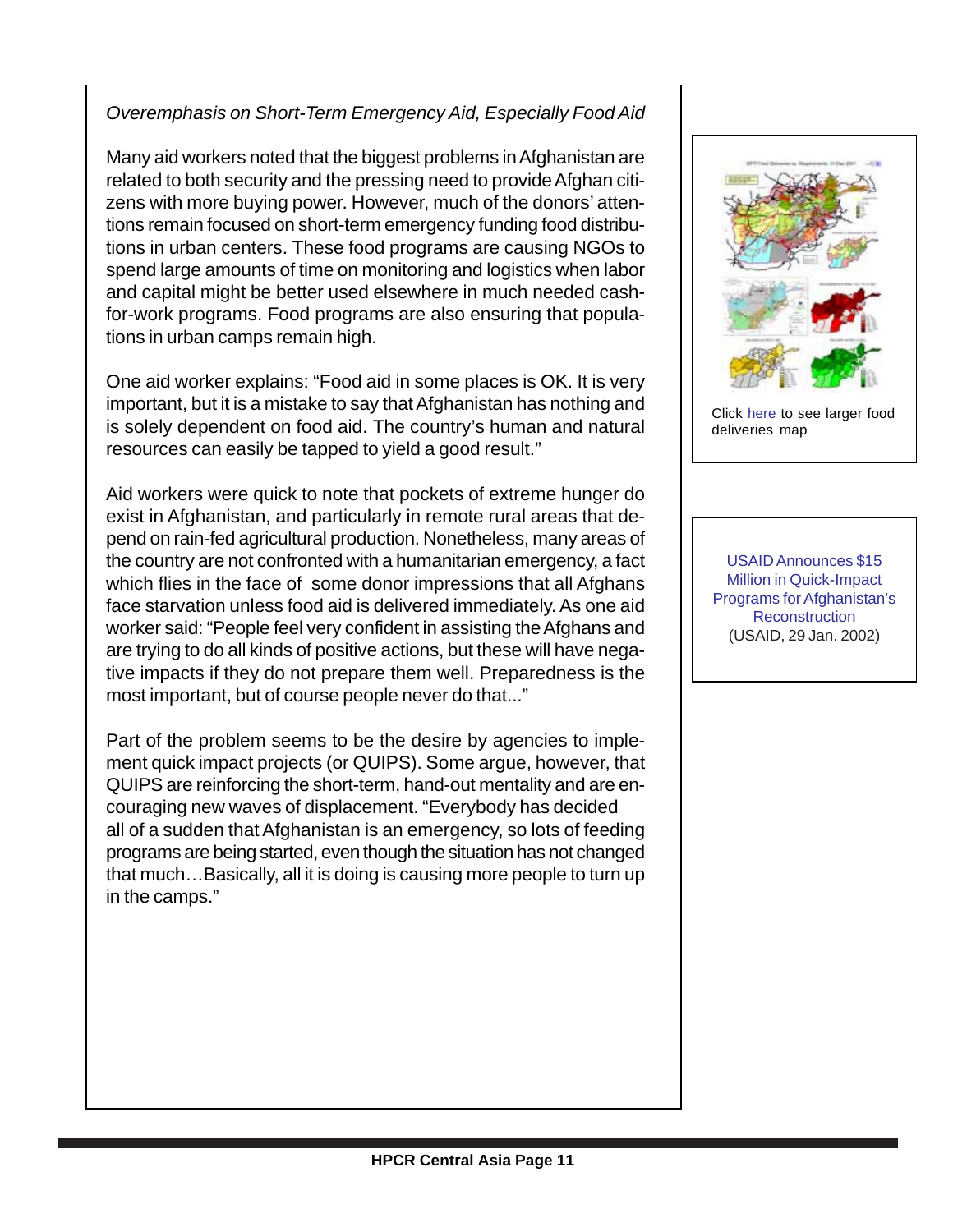*Food Aid and Misguided Incentives One Example among Others: WFP's Food-for-Education Program*

Several agencies said an influx of new food aid initiatives are already damaging local programming. The World Food Program's nationwide move to begin food-for-education programming illustrates this point. Both local and international aid workers vehemently objected to the food-for-education programs that WFP is now initiating in preparation for the opening of the new school year on March 21. Interviewees said these programs will siphon off students enrolled in the schools run by NGOs such as the Swedish Committee for Afghanistan (SCA), which has not traditionally refused give away free food. Agencies such as SCA have argued that food-for-education programs can send the wrong signal about the reason for going to school. Such programs, they say, have also been proven to provide massive incentives for corruption as teachers and school administrators are led to inflate enrollments and engage in other rent-seeking behavior in order to obtain more wheat. As it stands, the desire for education is so strong that foodfor-education programs seem unnecessary, but WFP has persisted in the idea. Some interviewees suspected this is because the organization is under donor pressure to move significant quantities of food aid into the country.

#### *Association of Military and Humanitarian Operations*

U.S. and other military actors have an important role to play in providing security in Afghanistan, rebuilding infrastructure and providing support to key humanitarian missions. However, military forces engaged in the latter activities are often working in unidentified civilian clothing, a practice will lead to confusion for many Afghans about the vital distinctions between military operations and neutral and impartial humanitarian operations. Such confusion may ultimately endanger the security of humanitarian workers if Afghan factions cannot distinguish between the two very different types of personnel and their radically different missions.

#### **For more information on WFP activities in Afghanistan, please click on the following links:**

[WFP in Afghanistan: From](http://wwww.reliefweb.int/w/rwb.nsf/480fa8736b88bbc3c12564f6004c8ad5/91dcc5c85c225076c1256b6d0030710f?OpenDocument) [Relief to Rehabilitation](http://wwww.reliefweb.int/w/rwb.nsf/480fa8736b88bbc3c12564f6004c8ad5/91dcc5c85c225076c1256b6d0030710f?OpenDocument) (WFP, ReliefWeb, 26 Feb. 2002)

[WFPAfghanistan update](http://www.reliefweb.int/w/rwb.nsf/vID/99F7C7F15146964885256B67005FA925?OpenDocument) [on humanitarian situation](http://www.reliefweb.int/w/rwb.nsf/vID/99F7C7F15146964885256B67005FA925?OpenDocument) No. 57 - WFP Plans for [School Feeding](http://www.reliefweb.int/w/rwb.nsf/vID/99F7C7F15146964885256B67005FA925?OpenDocument) (WFP, ReliefWeb, 26 Feb. 2002)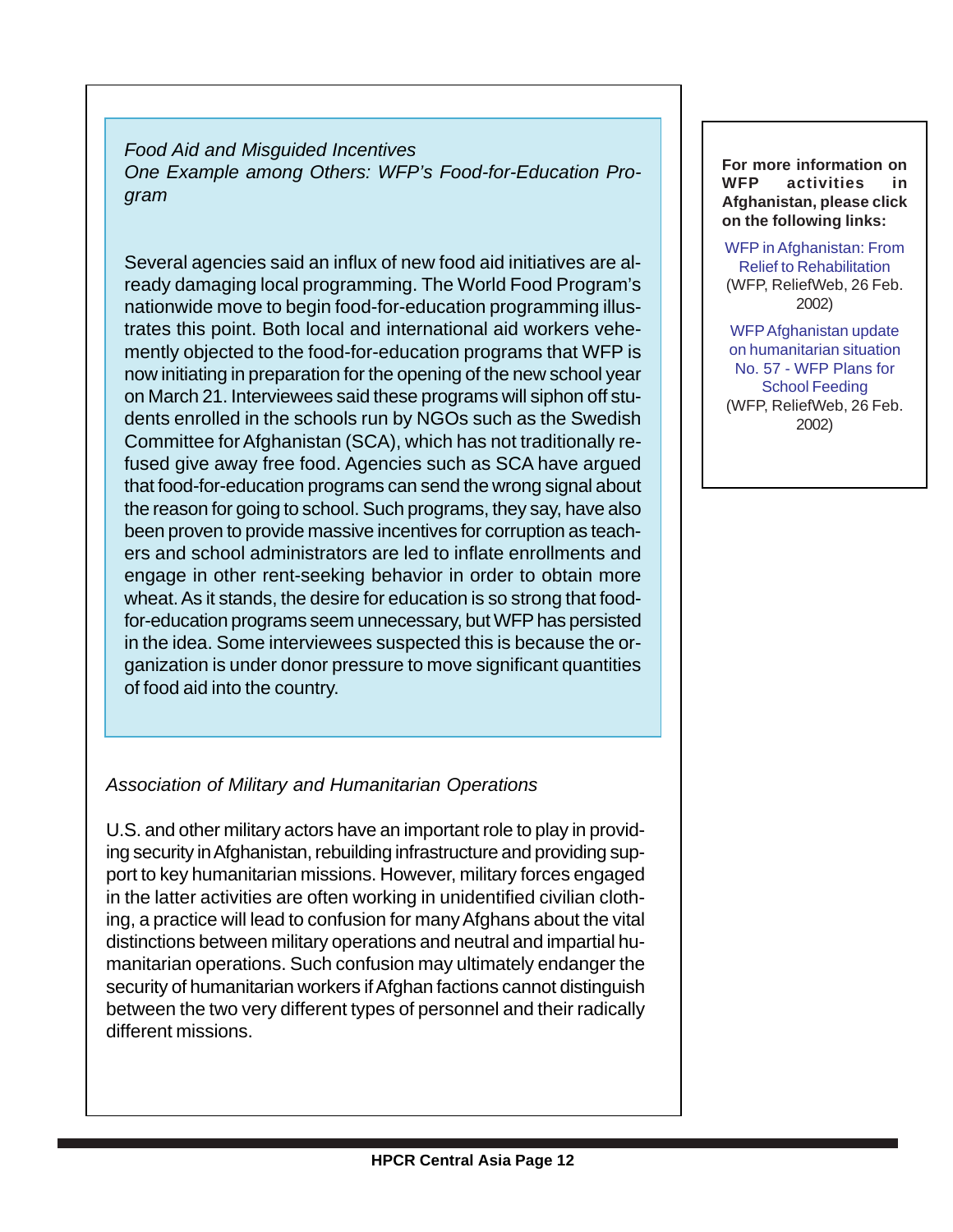#### *A Continuing Culture of Impunity*

Aside from these problems, an ongoing culture of impunity related to widespread violations of human rights continues to persist. Few in the international community have expressed a real desire to tackle the issue of suspected war crimes and rights abuses committed by forces armed by the U.S.-led coalition that helped overthrow the Taliban. This dangerous trend will likely jeopardize the vital protection role that humanitarian agencies also have, leading to further insecurity and rights abuses, and creating a situation in which the provision of humanitarian assistance is easily jeopardized. New trends of persecution of Pashtuns in certain areas of the country further indicate that this trend has not been reversed.

#### **Footnotes:**

<sup>1</sup> The UN Inter-Agency Appeal for 2001, lamented this trend in funding: "Key lessons…were the missed opportunities to mitigate against the effects of the drought. Funding and implementation of assistance activities of a longer-term nature that support and strengthen agricultural productive capacity could have gone a long way to reduce the suffering and hardship that is currently being experienced by virtue of the drought in Afghanistan."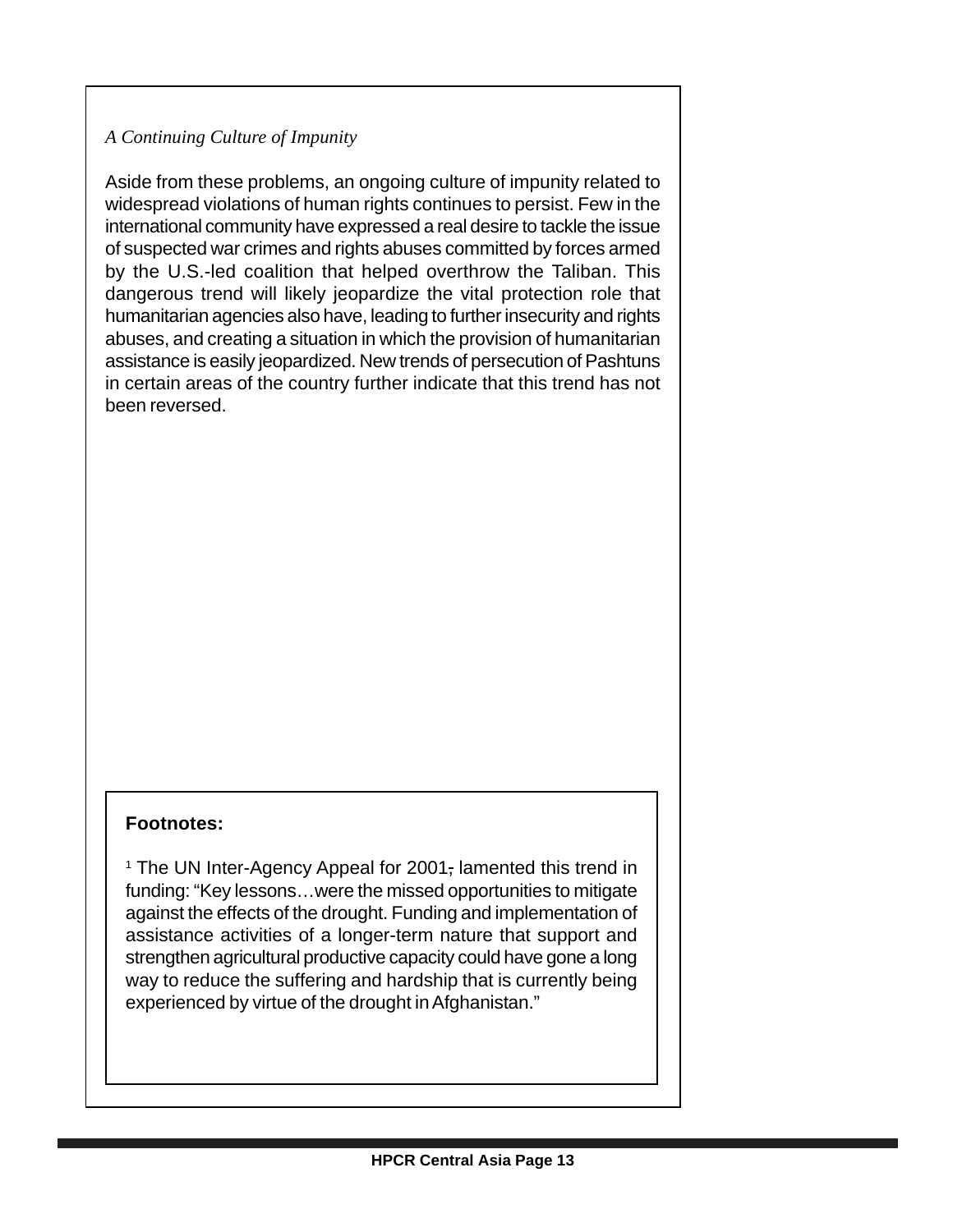## Recommendations and Observations

Afghanistan has embarked upon a vital journey towards social, economic and political reconstruction. To facilitate this journey, the international community's investment in Afghanistan must strive toward the ultimate goal of promoting stability and rehabilitating civil society in the country. As this takes place, humanitarian agencies seeking to meet the immediate needs of Afghans have entered a new era posing a new set of challenges. The combined challenge of addressing Afghanistan's long-term goals and short-term humanitarian needs has several implications for humanitarian agencies:

*1. Agencies should reconsider the general assessment that Afghanistan's greatest need is for a large-scale provision of emergency aid. Instead, a longer-term, more nuanced approach that considers the urgent need for economic opportunities is needed.*

As confirmed by a number of the practitioners interviewed, the primary need in Afghanistan is not for a massive influx of emergency aid. While some areas and certain populations do urgently need shortterm humanitarian assistance, the larger problem is that many families lack the economic means to purchase food and other goods in markets. For this reason, agencies should make greater efforts to accurately assess and address the true needs of accessible populations.

Related to this is the fact that weather conditions, landmines, or poor security make the provision of urgently needed assistance difficult in many mountainous rural areas. Agencies must be careful not to divert food reserves needed in these regions to urban or other areas where access is easier. Such short-term assistance in urban areas, often motivated by a desire to generate quick and impressive humanitarian impact, not only invites corruption, but also disrupts markets, encourages displacement among inaccessible rural populations, increases dependence, and damages fragile long-term programming to rehabilitate local economies. A much greater emphasis on long-term, market-based programming should be placed on these more accessible areas. Such programming can help create incentives that do not exist when aid agencies dump massive amounts of easily-monetized commodities into an economy.

#### *2. Agencies should not use food as a currency for services or as an incentive for education.*

In the Afghan context, agencies should refrain from injecting food into the social and economic system as a "currency" or incentive for services. Wherever possible, direct employment projects should be used instead of food-for-services programs. In contrast to other contexts where political and logistical contingencies may prevent direct cash payments, such as North Korea or Somalia, and where foodfor-service represents a viable alternative to development aid, Afghanistan needs tangible and substantive support (in both resources and strategic planning) for the reconstruction of its economy and infrastructure. Food aid can do little to address these needs, and can run counter to them by discouraging local agricultural production in a predominantly rural, agrarian society.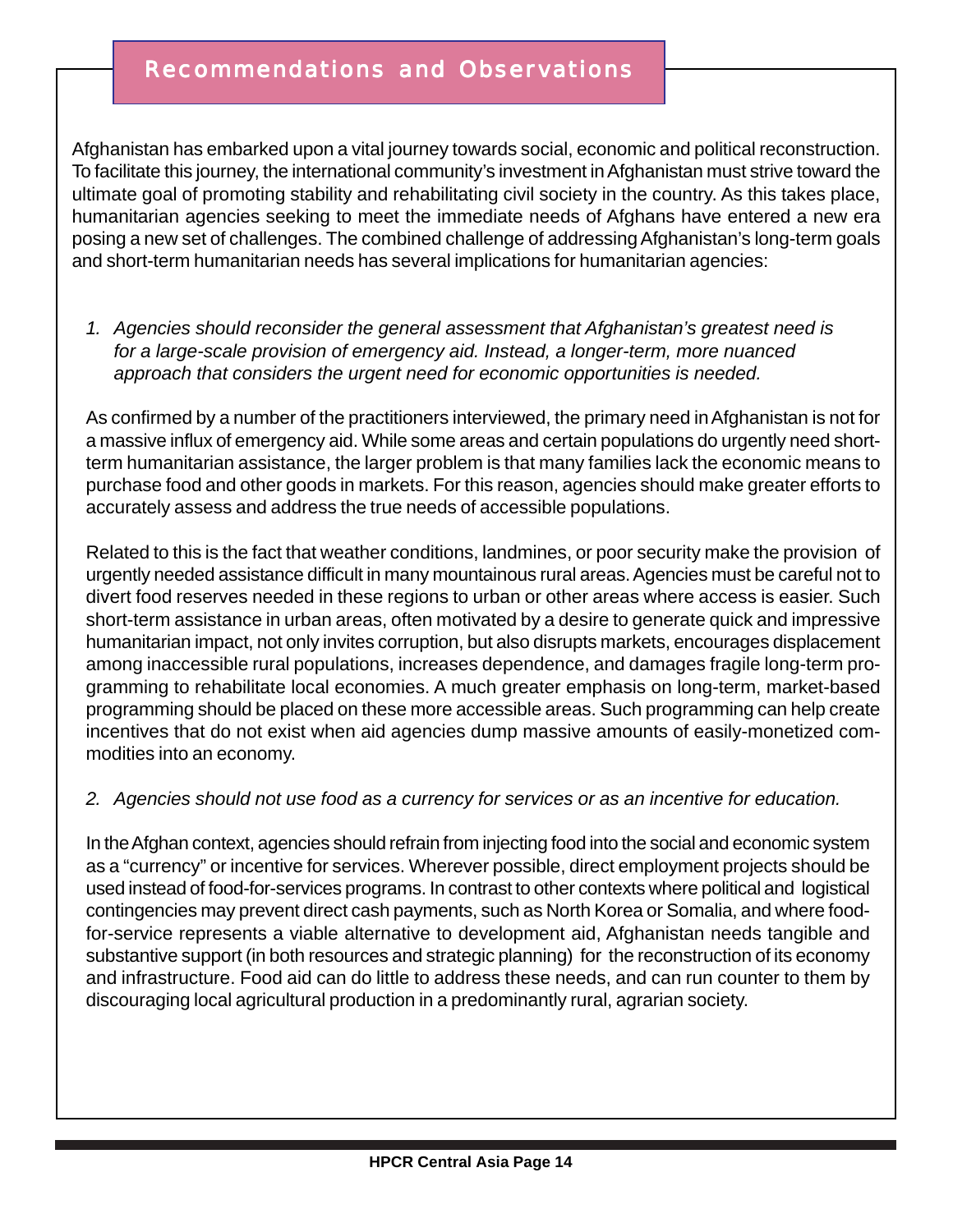## Recommendations and Observations

Agencies should consider refraining from food-for-education programs in particular. While food-foreducation programs can help increase enrollment rates among girls in conservative areas, it tends to send the message to families that education is not a value in and of itself. In post-Taliban Afghanistan, the problem is not the lack of demand for education. Demand, in fact, far outstrips the supply. Food aid, when used in this way, should be highly targeted to reach the most vulnerable populations, and should be particularly focused on rural areas, and must be monitored closely.

#### *3. Aid agencies should reaffirm their commitment to the implementation of codes of conduct and set up mechanisms to better coordinate their deployment and activities.*

Stories of agencies offering double or triple salaries for aid workers and paying astronomical rents in urban centers indicate that aid agencies should consider re-affirming their commitment to the full implementation of codes of humanitarian conduct. These include the Code of Conduct for The International Red Cross and Red Crescent Movement and NGOs in Disaster Relief, as well as the Sphere Humanitarian Charter and its set of standards. Significant efforts should be devoted to creating mechanisms through which the impact of the deployment of aid agencies on communities can be properly assessed and addressed. Participation of community leaders and local organizations in this process is vital.

Donors have a vital role in this process. As several interviewees for this study noted, the only way that international assistance can be made to work is if implementing agencies are evaluated against their effective involvement in coordination systems. Only donors can impose this behavior, by making their grants conditional on coordination. Experience suggests that voluntary memoranda of agreement or protocols can only do so much in this context. It is, ultimately, in the long-term interests of donors to create mechanisms that ensure the aid operations they fund are efficient and effective.

Regarding operational coordination, aid agencies should consider streamlining coordination efforts and supporting a common programming approach at the field level. Too often, coordination is carried out at a managerial and planning level with minimal inputs from the field, where most of the benefit of better coordination could be obtained. The coordination schemes among donors, UN agencies, and NGOs need to be better organized in order to avoid duplication, and their connection with existing operations in the field should be asserted to make them more effective.

#### *4. Aid agencies should adopt safeguards to prevent the politicization of humanitarian aid in Afghanistan.*

Despite the recent political developments in the country, the prospects for peace in Afghanistan are still overshadowed by serious concerns regarding the viability of the interim administration as well as insecurity in the regions. Aid agencies should ensure that the programming of their activities remains firmly out of the grasp of donor politics, so that these agencies can remain independent, neutral, and impartial.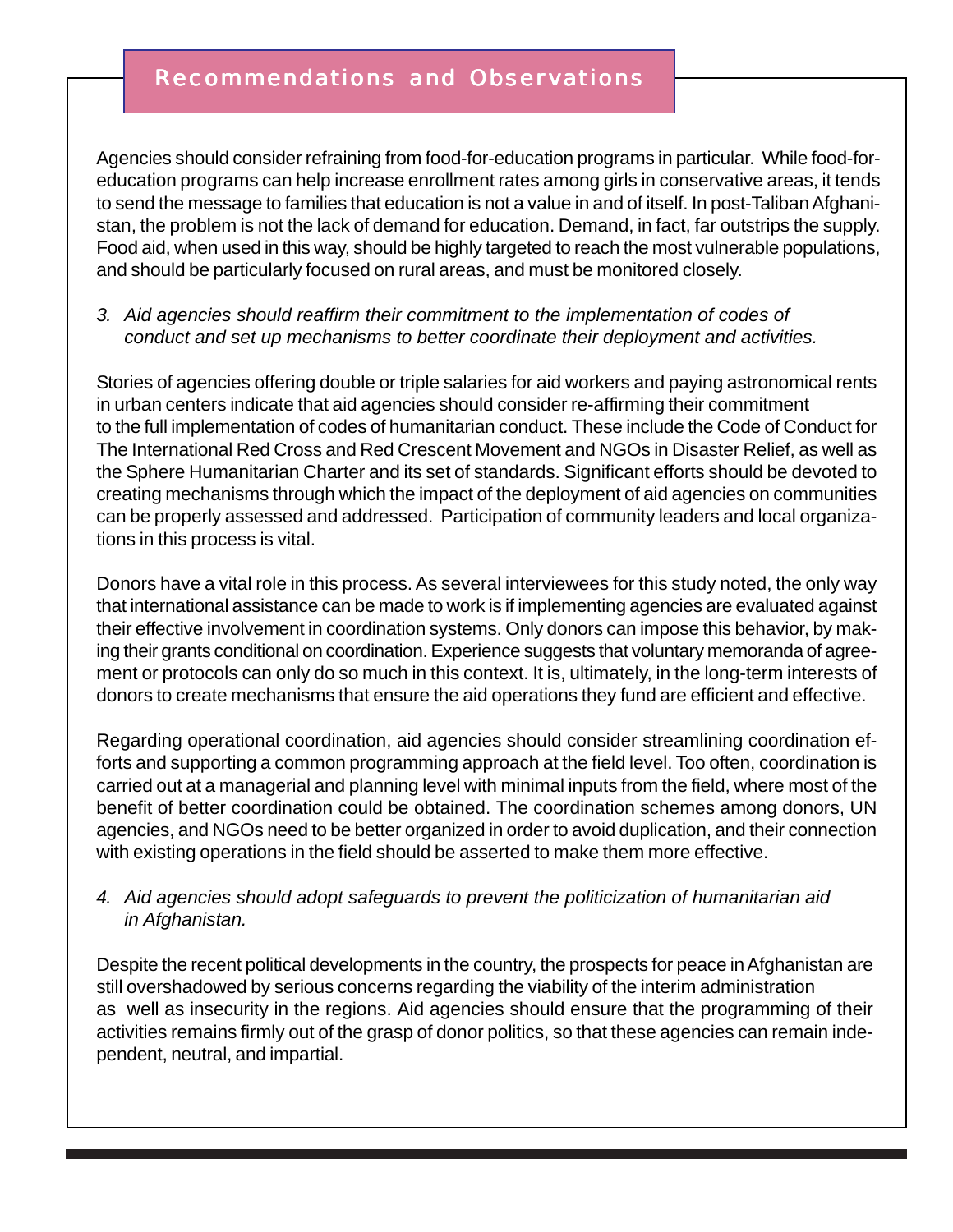# Recommendations and Observations

The dialogue with the AIA, donors, and political counterparts within the UN system should remain focused on professional operational criteria and the strict requirements of humanitarian assistance. Competitiveness for funding opportunities should not override the agencies' professionalism in the planning and deployment of their activities. In this context, "principled programming", which was in the past a platform for much politicization of humanitarian aid, should be transformed into a basis for "professional programming." Such a platform, among other criteria, should assert the independence, impartiality and neutrality of humanitarian agencies, and emphasize local participation, capacity building, and operational coordination. It should also highlight protection and human rights concerns, particularly those regarding gender.

In addition, donors should avoid bypassing coordination mechanisms and avoid filling the field with grants and quick-implementation programs that may have little relevance over the long run and may affect the viability of existing operations.

Governments involved in the international assistance mission should also clearly separate out their military activities from all humanitarian activities. The international coalition's military operations in the country have had a specific political agenda of destroying Taliban and Al-Qaida forces, something very different from the impartial and neutral role humanitarians should fill. For this reason, there is a potential for civilian humanitarian workers to become associated with the military agenda and be put in danger. Soldiers doing any kind of humanitarian or development work should only work in uniform to demarcate the work they do from the work that humanitarian agencies are doing.

#### *5. Donors should prioritize the funding of organizations with significant experience in Afghanistan.*

As interviews demonstrated, Afghanistan's complex ethnic, political and social environment makes it an extremely difficult place to initiate effective programming quickly. For this reason, donors should seriously consider limiting their funding to agencies with significant experience in the country. Such a move would help reduce the amount of competition for workers, programming and office space in urban centers, and would allow the overall humanitarian initiative to build better on existing humanitarian capacity.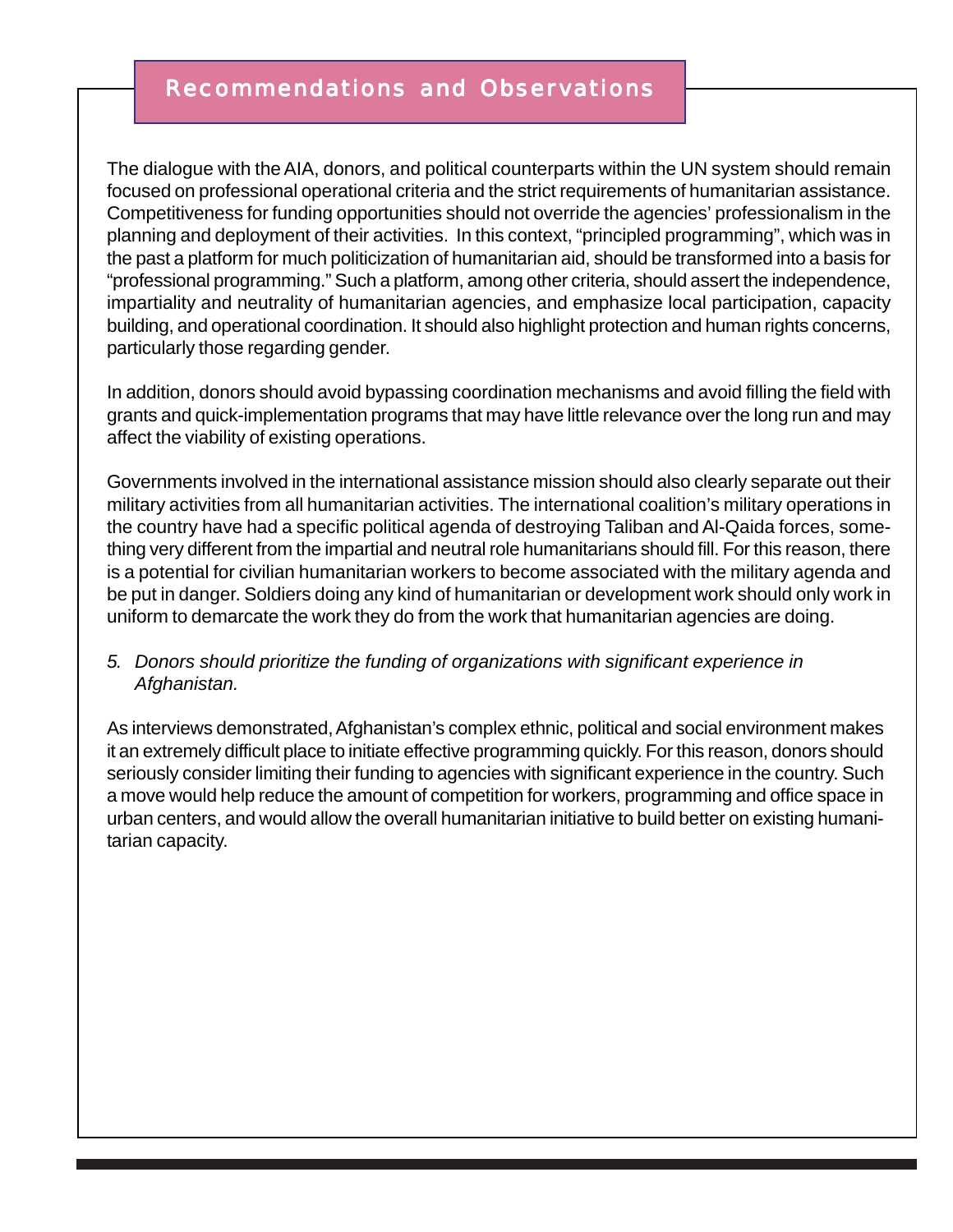# **Complete list of links used in this brief:**

Anti-Pashtun Violence in Northern Afghanistan: Recent Testimonies (Human Rights Watch, 6 March, 2002) <http://www.hrw.org/press/2002/03/pashtuntestimony.htm>

Check Against Delivery: Briefing to the Security Council (Lakhdar Brahimi, United Nations, 13 Nov. 2001) <http://www.un.org/News/dh/latest/afghan/brahimi-sc-briefing.htm>

Preliminary Needs Assessment Report (Asian Development Bank, January 2002) <http://www.adb.org/Documents/Reports/Afghanistan/default.asp>

Co-chairs' Summary of Conclusions: The International Conference on Reconstruction Assistance to Afghanistan (The Ministry of Foreign Affairs of Japan, 21-22 Jan. 2002) [http://www.mofa.go.jp/region/middle\\_e/afghanistan/min0201/summary.html](http://www.mofa.go.jp/region/middle_e/afghanistan/min0201/summary.html)

Afghanistan: Crisis of Impunity - The Role of Pakistan, Russia, and Iran in Fueling the Civil War (Human Rights Watch, July 2001) <http://www.hrw.org/reports/2001/afghan2/>

#### **Dilemmas of humanitarian assistance:**

Strategic Framework for Afghanistan Towards a Principled Approach to Peace and Reconstruction (Assistance Afghanistan, 15 Sept. 1998) [http://www.pcpafg.org/Programme/strategic\\_framework/StrategicFramework.shtml](http://www.pcpafg.org/Programme/strategic_framework/StrategicFramework.shtml)

Review of the Strategic Framework for Afghanistan (Mark Duffield, Patricia Gossman, Nicholas Leader, SMU Afghanistan, October 2001) <http://www.preventconflict.org/portal/centralasia/SFAreport102001.pdf>

Coherence or Cooption?: Politics, Aid and Peacebuilding in Afghanistan (Haneef Atmar, Jonathan Goodhand, The Journal of Humanitarian Assistance, 30 July 2001) <http://www.jha.ac/articles/a069.htm>

Humanitarian Exchange 19 (Humanitarian Practice Network, September 2001) <http://www.odihpn.org/pdfbin/newsletter019.pdf>

The Strategic Framework and Principled Common Programming: a challenge to humanitarian assistance (Harrison, Penny, Humanitarian Practice Network, 10 Sept. 2001) <http://www.odihpn.org/report.asp?ReportID=2336>

Humanitarian Challenges in Afghanistan: Administrative Structures and Gender and Assistance (Arne Strand, Karin Ask, Kristian Berg Harpviken, Chr. Michelsen Institute, January 2002) <http://www.cmi.no/pdf/2001/Reports/rapport%20R%202001-4.PDF>

Politics at the Heart: The Architecture of Humanitarian Assistance to Afghanistan (Paula R. Newberg, Carnegie Endowment for International Peace, January 1999) [http://www.ceip.org/files/Publications/wp2.asp?from=pubauthor](http://www.ceip.org/files/Publications/wp2.asp?from=pubauthor )

Afghanistan: Reconstruction and Peacebuilding in a Regional Framework (Barnett R. Rubin, Ashraf Ghani, William Maley, Ahmed Rashid, Olivier Roy, KOFF Peacebuilding Reports 1/2001) [http://www.swisspeace.ch/html/program/koff/reports/1\\_2001.pdf](http://www.swisspeace.ch/html/program/koff/reports/1_2001.pdf)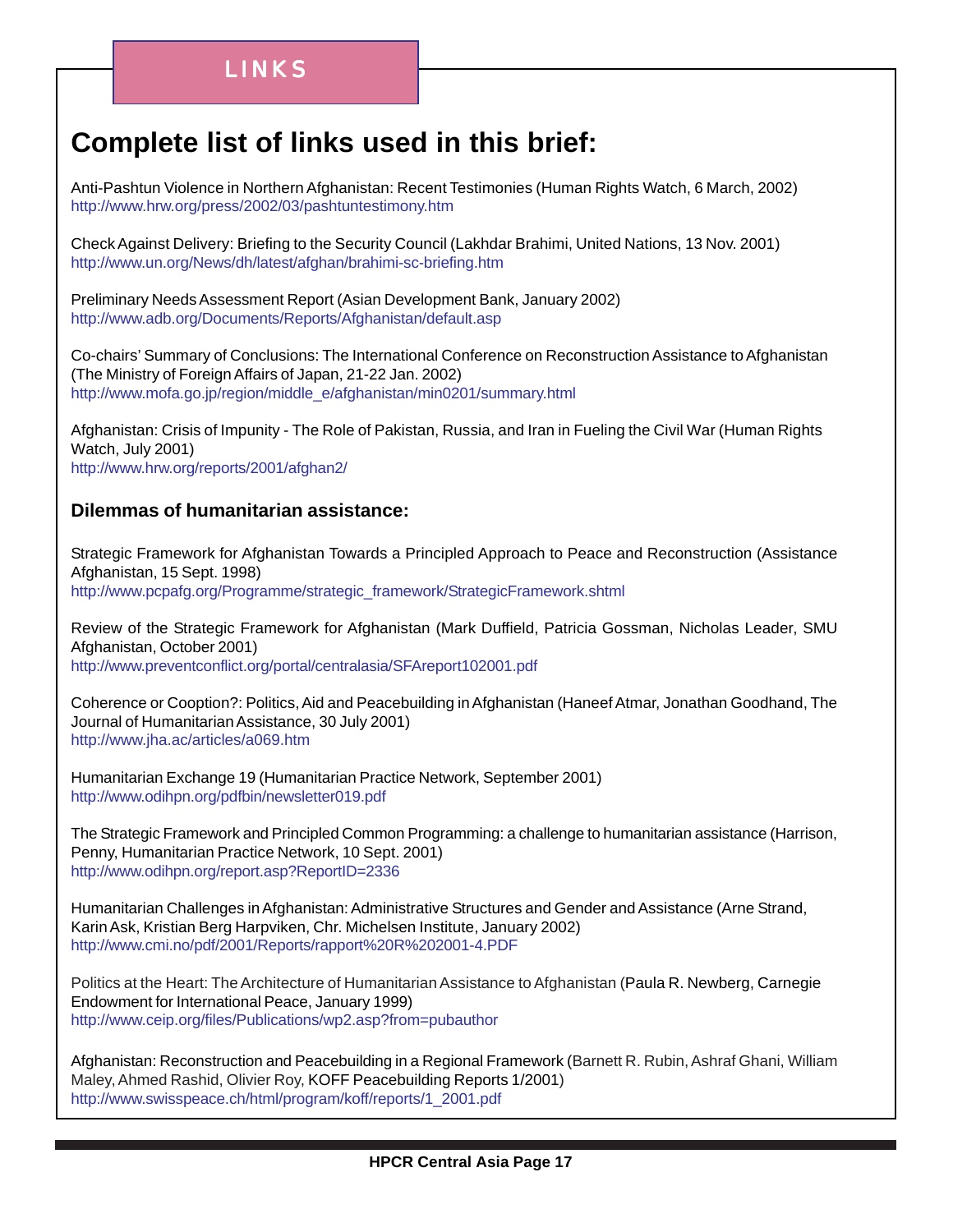# LINKS

#### **Funding:**

The 2000 Assistance Programme in Review (Assistance Afghanistan, 2001) <http://www.pcpafg.org/appeal/Appeal2001/2000AssistanceProgrammeReview.html>

#### **Drought:**

Natural Disaster Profile – Afghanistan (EM-DAT: The OFDA/CRED International Disaster Database) <http://www.cred.be/emdat/profiles/natural/afghan.htm>

Drought in Afghanistan (Assistance Afghanistan Site) <http://www.pcpafg.org/Programme/drought/index.shtml>

Mr. Oshima's Opening Remarks (Afghanistan Support Group, Assistance Afghanistan, 7 June 2001) [http://www.pcpafg.org/Programme/ASG/2001/Mr\\_Oshimas\\_Opening\\_Remarks\\_ASG\\_Islamabad\\_7\\_June\\_2001.shtml](http://www.pcpafg.org/Programme/ASG/2001/Mr_Oshimas_Opening_Remarks_ASG_Islamabad_7_June_2001.shtml)

USAID- Humanitarian Crisis in Central Asia <http://www.usaid.gov/about/afghanistan/>

Afghanistan Report: Coordination in a Fragmented State (Antonio Donini, Eric Dudley, Ron Ockwell, UN Department of Humanitarian Affairs, December 1996) [http://www.reliefweb.int/ocha\\_ol/programs/unocha/afgrpt/afghan.html#toc](http://www.reliefweb.int/ocha_ol/programs/unocha/afgrpt/afghan.html#toc)

ReliefWeb Afghanistan [http://www.reliefweb.int/w/rwb.nsf/vLCE/Afghanistan?OpenDocument&StartKey=Afghanistan&Expandview](http://www.reliefweb.int/w/rwb.nsf/vLCE/Afghanistan?OpenDocument&StartKey=Afghanistan&Expandview )

#### **Coordinating Bodies:**

UNOCHA [http://www.reliefweb.int/ocha\\_ol/country/afg/overview.html](http://www.reliefweb.int/ocha_ol/country/afg/overview.html) 

Principled Common Programming (Assistance Afghanistan) <http://www.pcpafg.org/Programme/>

Afghanistan Support Group (Assistance Afghanistan) <http://www.pcpafg.org/Programme/ASG/>

Afghanistan Programming Body (Assistance Afghanistan) <http://www.pcpafg.org/Programme/APB/>

Agency Coordinating Body for Afghan Relief – ACBAR (Assistance Afghanistan) [http://www.pcpafg.org/Organizations/acbar/agency\\_coordinating\\_body\\_for\\_afg.html](http://www.pcpafg.org/Organizations/acbar/agency_coordinating_body_for_afg.html)

Afghanistan: The Challenges of Post-conflict Assistance (Hilde Frafjord Johnson ed., Carnegie Council on Ethics and International Affairs, 4 Feb. 2002) [http://www.carnegiecouncil.org/about/transcript\\_johnson.html](http://www.carnegiecouncil.org/about/transcript_johnson.html)

Afghanistan World Bank Approach Paper (World Bank, November 2001) [http://lnweb18.worldbank.org/sar/sa.nsf/Countries/Afghanistan7AA687A0D8FE299985256AFB00742B6D?OpenDocument](http://lnweb18.worldbank.org/sar/sa.nsf/Countries/Afghanistan/7AA687A0D8FE299985256AFB00742B6D?OpenDocument)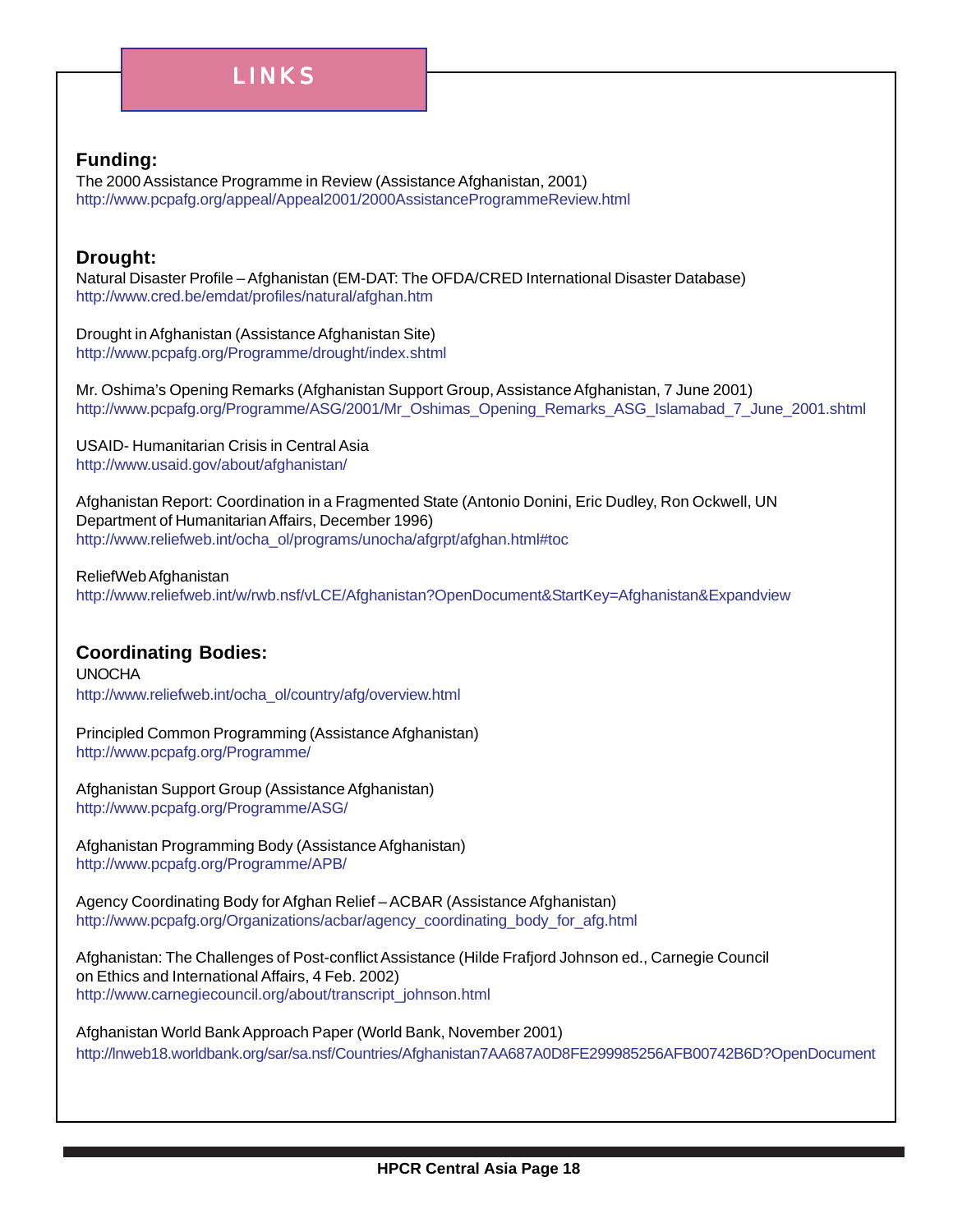# LINKS

Rebuilding Afghanistan: Fantasy versus Reality (Marina Ottaway, Anatol Lieven, Carnegie Endowment for International Peace, January 2002)

<http://www.ceip.org/files/pdf/Policybrief12.pdf>

Preventing New Afghanistans: A Regional Strategy for Reconstruction (Martha Brill Olcott, Carnegie Endowment for International Peace, January 2002) <http://www.ceip.org/files/pdf/Policybrief11.pdf>

Peace-building Strategies for Afghanistan (Astri Suhrke, Arne Strand, Kristian Berg Harpviken, Chr. Michelsen Institute, 14 Jan. 2002) <http://www.cmi.no/pdf/Peacbuilding%20Afghanistan.pdf>

#### **Afghan Interim Authority:**

Agreement on Provisional Arrangements in Afghanistan Pending the Reestablishment of Permanent Government Institutions (United Nations, December 2001) <http://www.uno.de/frieden/afghanistan/talks/agreement.htm>

Bonn Talks: The Afghan News Administration – Interim Government (Afghan-Info.com) [http://www.afghan-info.com/Politics/Interim\\_AfghanGovt.htm](http://www.afghan-info.com/Politics/Interim_AfghanGovt.htm)

Hamid Karzai: Profile (Afghan-Info.com)

[http://www.afghan-info.com/Politics/Hamid\\_Karzai\\_Profile.htm](http://www.afghan-info.com/Politics/Hamid_Karzai_Profile.htm)

#### **Security issues and Warlords:**

Dealing with Warlords (R. Grant Smith, Central Asia - Caucasus Institute, 30 Jan. 2002) [http://www.cacianalyst.org/2002-01-30/20020130\\_DEALING\\_WITH\\_WARLORDS.htm](http://www.cacianalyst.org/2002-01-30/20020130_DEALING_WITH_WARLORDS.htm)

Afghanistan and Threats to Human Security (Barnett Rubin, Social Science Research Council, 15 Dec. 2001) <http://www.ssrc.org/sept11/essays/rubin.htm>

Unfinished business (The Economist, 19 Feb. 2002) [http://www.economist.com/agenda/displayStory.cfm?Story\\_ID=997641](http://www.economist.com/agenda/displayStory.cfm?Story_ID=997641)

Conflict Prevention Initiative - Central Asia Portal

http://www [.preventconflict.org/port](http://www.preventconflict.org/portal/centralasia/searchresults.php?search=Afghanistan+AND+security+AND+warlord ) al/centralasia/ [searchresults.php?search=Afghanistan+AND+security+AND+warlord](http://www.preventconflict.org/portal/centralasia/searchresults.php?search=Afghanistan+AND+security+AND+warlord )

The International Conference on Reconstruction Assistance to Afghanistan, 21-22 January 2002 [http://www.mofa.go.jp/region/middle\\_e/afghanistan/min0201/index.html](http://www.mofa.go.jp/region/middle_e/afghanistan/min0201/index.html)

DACAAR (The Danish Refugee Council, MS - Danish Association for International Cooperation and DPA - Danish People's Aid) <http://www.dacaar.org/>

USAID Announces \$15 Million in Quick-Impact Programs for Afghanistan's Reconstruction (USAID, 29 Jan. 2002) <http://www.usaid.gov/press/releases/2002/pr020129.html>